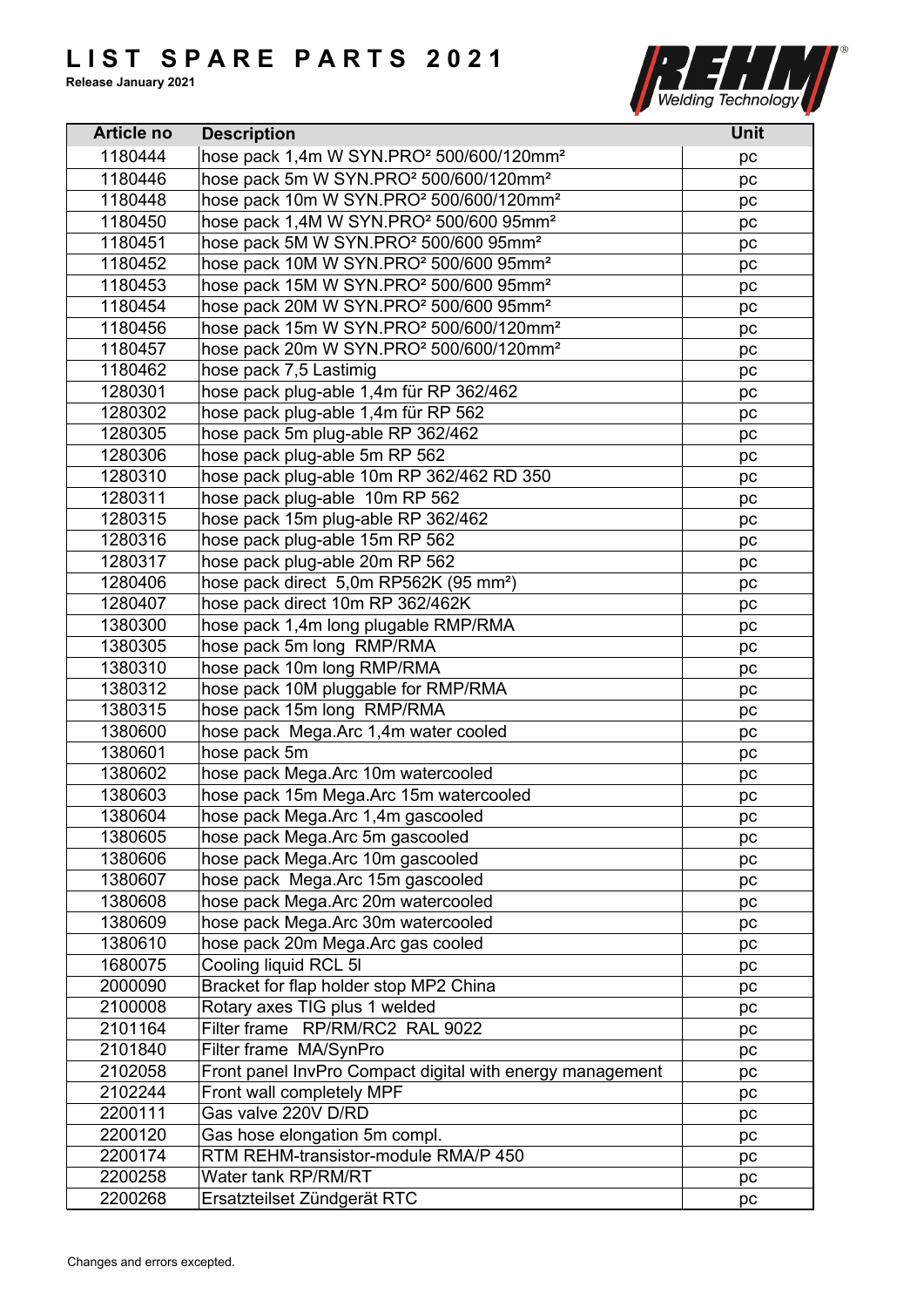

| <b>Article no</b> | <b>Description</b>                                   | <b>Unit</b> |
|-------------------|------------------------------------------------------|-------------|
| 2200270           | Main transformer RTC 60 switched                     | рc          |
| 2200271           | Main transformer RTC 100 switched                    | pc          |
| 2200272           | Main transformer RTC 150 switched                    | pc          |
| 2200273           | Choke RTC 60                                         | pc          |
| 2200275           | Choke RTC 150                                        | рc          |
| 2200283           | Ignition choke RTC 60 complete                       | pc          |
| 2200284           | Ignition choke RTC 100 complete                      | pc          |
| 2200285           | Ignition choke RTC 150 complete                      | pc          |
| 2200286           | Compressed air unit RTC 60                           | pc          |
| 2200287           | Compressed air unit RTC 100/150                      | pc          |
| 2200325           | Wire feed motor assembly RD 280/320                  | pc          |
| 2200338           | <b>RTC 150</b><br>Chopper group                      | pc          |
| 2200395           | Choke WIG 320-460 G/GW                               | pc          |
| 2200406           | Chopper group RTC 100                                |             |
|                   |                                                      | pc          |
| 2200435           | Wire feed motor assembly RD 350/420                  | рc          |
| 2200442           | EMC installation kit for RD 2 Synergic 2             | pc          |
| 2200480           | Wire feed motor assembly Syn.Pro 350WS/4             | pc          |
| 2200544           | Control Booster.Pro 170+210 pre-assemble             | pc          |
| 2200553           | Control Tiger pre-assembled                          | pc          |
| 2200557           | Fan Tiger / Booster 60mm                             | pc          |
| 2200569           | Ignition device assembly group complete              | pc          |
| 2200610           | Wire feed motor assembly K-4                         | pc          |
| 2200617           | Ignition device assembly group Tiger 210             | pc          |
| 2200644           | PC Board Booster.Pro 210                             | pc          |
| 2200705           | Main transformer Synergic 354 switched               | pc          |
| 2200712           | Choke Synergic 254 switched                          | pc          |
| 2200713           | Choke Synergic 304 switched                          | pc          |
| 2200714           | Choke Synergic 324 switched                          | pc          |
| 2200746           | <b>RTM MegaPuls</b>                                  | pc          |
| 2200747           | Cocurrent flow panel MegaPuls                        | pc          |
| 2200764           | RIM REHM-inverter-module 330 AC/DC                   | pc          |
| 2200766           | RIM REHM-inverter-module 260 AC/DC                   | pc          |
| 2200769           | Choke TIG 260/330 switched                           | pc          |
| 2200770           | Main transformer TIG 260 switched                    | pc          |
| 2200825           | Wire feed motor assembly MIG/MAG 160-250             | pc          |
| 2200835           | Wire feed motor assembly Syn.Pro <sup>2</sup> 170-28 | pc          |
| 2200894           | RIM REHM-inverter-module 400 AC/DC                   | рc          |
| 2200916           | Spare Parts set for pilot switch                     | pc          |
| 2200935           | Replacment SET PFC-Booster/Tiger                     | pc          |
| 2200972           | Control Booster B170 pre-assembled                   | рc          |
| 2200986           | Main transformer Synergic.Pro 350-4 swit             | pc          |
| 2200990           | Control unit for gas cooled machine comp             | pc          |
| 2200991           | Control unit for gas cooled machine comp             |             |
| 2200992           | Control unit for gas cooled machine comp             | pc          |
| 2200993           |                                                      | рc          |
|                   | Control unit for gas cooled machine comp             | pc          |
| 2201000           | RTM Mega.Arc 450                                     | pc          |
| 2201005           | Wire feed motor assembly Mega.Arc 4 roll             | рc          |
| 2201008           | Mega.Arc 300 transformer connected                   | pc          |
| 2201009           | Transformer Mega.Arc 350 switched                    | pc          |
| 2201010           | Mega.Arc 450 transformer connected                   | pc          |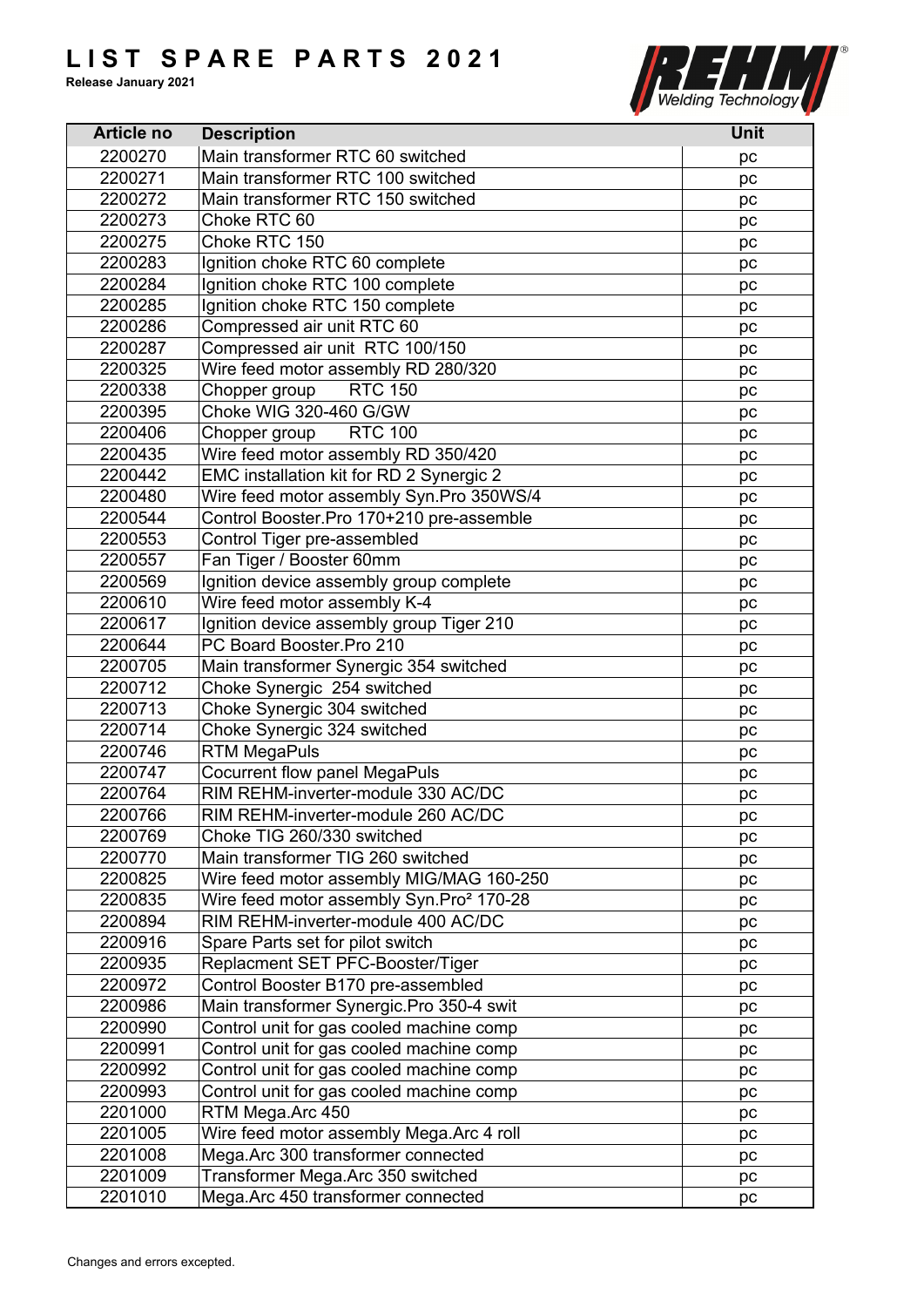

| <b>Article no</b> | <b>Description</b>                                             | <b>Unit</b> |
|-------------------|----------------------------------------------------------------|-------------|
| 2201011           | Control unit for gas-cooled system complete                    | pc          |
| 2201018           | Suppressor element Mega.Arc 250/300                            | pc          |
| 2201021           | Suppressor Megapuls case                                       | pc          |
| 2201050           | Primary switch assembly group TIG 170/21                       | pc          |
| 2201052           | PFC assembly group TIG 210                                     | pc          |
| 2201070           | Control unit Synergic.Pro <sup>2</sup> 250-4 - 300             | pc          |
| 2201071           | Control unit Synergic.Pro <sup>2</sup> 350-4                   | pc          |
| 2201072           | Control unit Synergic.Pro <sup>2</sup> 450-4                   | pc          |
| 2201073           | Control unit Synergic.Pro <sup>2</sup> 220-2 - 310             | pc          |
| 2201074           | Control unit Synergic.Pro <sup>2</sup> 190-2                   | pc          |
| 2201075           | Control unit Synergic.Pro <sup>2</sup> 170-2                   | pc          |
| 2201087           | Control unit Syn.Pro <sup>2</sup> 600-4 400V                   | pc          |
| 2201090           | Wire feed motor assembly 4 rolls / 1,2 S                       | pc          |
| 2201091           | Wire feed motor assembly 4 rolls / 1,0 S                       | pc          |
| 2201092           | Wire feed motor assembly 4 rolls / 0,8 S                       | pc          |
| 2201094           | RIM REHM-Inverter-Modul 400 AC/DC, exchange                    | pc          |
| 2201980           | Main transformer Synergic.Pro <sup>2</sup> 170-2               | pc          |
| 2201981           | Main transformer Synergic.Pro2 190-2 swi                       | pc          |
| 2201982           | Main transformer Synergic.Pro <sup>2</sup> 230-2               | pc          |
| 2201983           | Main transformer Synergic.Pro <sup>2</sup> 280-2 swi           | pc          |
| 2201985           | Main transformer Synergic.Pro2 310-4 swi                       | pc          |
| 2201986           | Main transformer Synergic.Pro <sup>2</sup> 250-4 swi           | pc          |
| 2201987           | Main transformer Synergic.Pro <sup>2</sup> 300-4 swi           | pc          |
| 2201988           | Main transformer Synergic.Pro <sup>2</sup> 350-4 swi           |             |
| 2201989           | Main transformer Syergic.Pro <sup>2</sup> 450-4 swit           | pc          |
| 2201991           |                                                                | pc          |
|                   | Main transformer Synergic.Pro <sup>2</sup> 600-4 switched      | pc          |
| 2202100           | E-part gas hose 1.4m with one-ear clamp                        | pc          |
| 2202276           | RTM-Rehm-transistor-Modul RTC60 spare part                     | pc          |
| 2202278           | RTM-Rehm-transistor-Modul RTC100/150 spare part                | pc          |
| 2202901           | Conversion kit for control unit small                          | pc          |
| 2202912           | Conversion kit for control unit big 2200                       | pc          |
| 2203060           | Assembly service panel 480A-530A                               | pc          |
| 2203061           | Power panel assembly 330A - 430A                               | рc          |
| 2203078           | Control unit T3 Digi. 180/230                                  | рc          |
| 2203088           | Power unit 300A cpl. M2                                        | pc          |
| 2203096           | Choke assembly 230A - 530 A M16                                | рc          |
| 2203101           | E-part water tank Syn.Pro <sup>2</sup> , Mega.Arc <sup>2</sup> | pc          |
| 2203102           | E-part water tank Tig Cool 2000                                | pc          |
| 2203113           | E-part control 6900840 300A version                            | pc          |
| 2203114           | E-part control 6900840 450A version                            | рc          |
| 2203116           | E-part control 6900840 250A version                            | pc          |
| 2203117           | E-part control 6900840 350A version                            | pc          |
| 2203118           | E-part control 6900840 400A version                            | pc          |
| 2203156           | Process card KRAFT.MIG E part                                  | pc          |
| 2203158           | Process card FOCUS.ARC P250-300A E-part                        | pc          |
| 2203160           | Process card FOCUS.ARC P350-450A E-part                        | pc          |
| 2203172           | E-part set interference suppression AC switch T2 / T3          | рc          |
| 2203205           | Power panel assembly group 230A - 530A                         | рc          |
| 2221090           | Feed. 4 - Roll / 1.2 SYNERGIC <sup>2</sup>                     | pc          |
| 2221091           | Feed. 4 - Roll / 1.0 SYNERGIC <sup>2</sup>                     | pc          |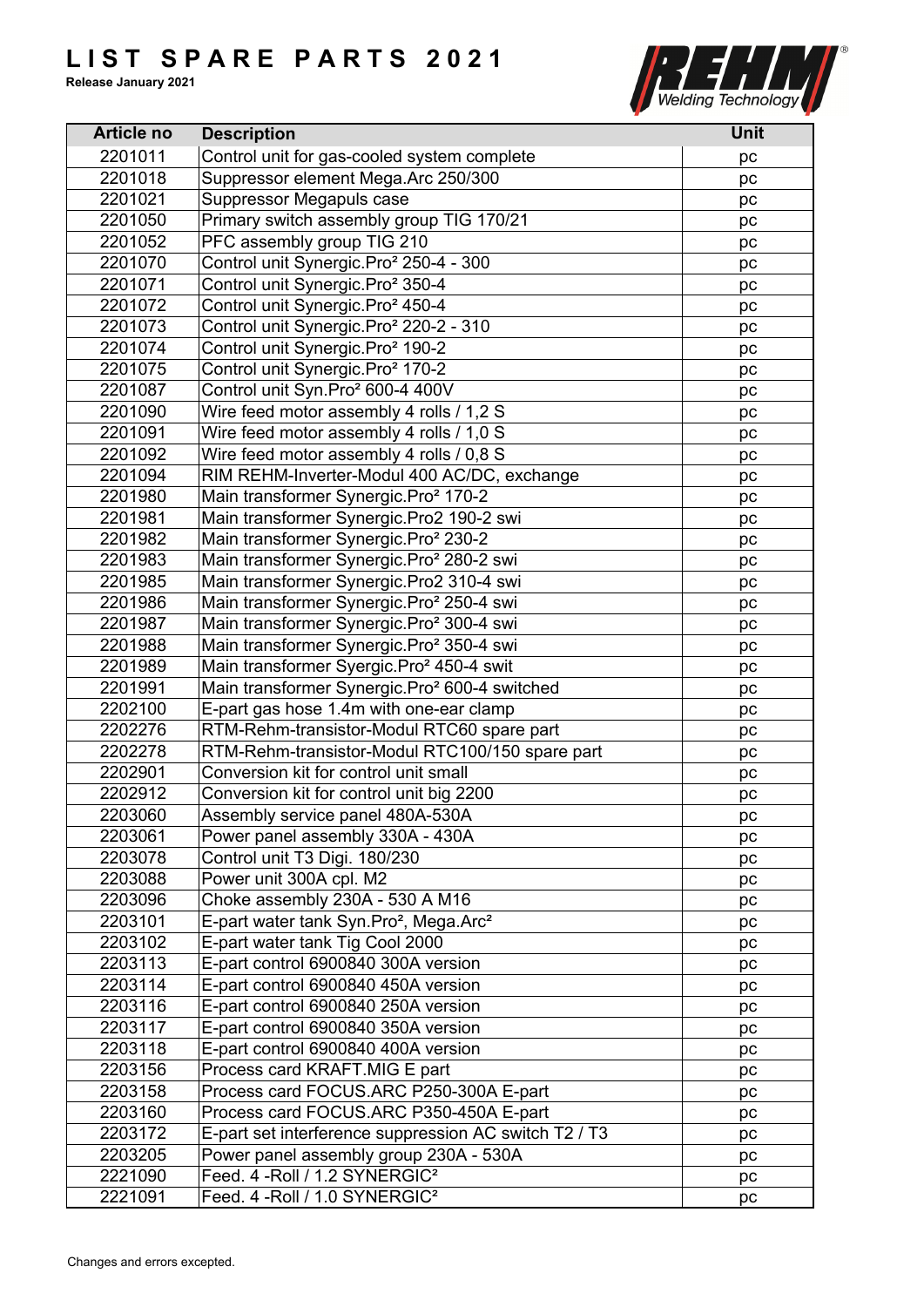

| <b>Article no</b> | <b>Description</b>                           | <b>Unit</b> |
|-------------------|----------------------------------------------|-------------|
| 2221092           | Feed. 4 - Roll / 0.8 SYNERGIC <sup>2</sup>   | pc          |
| 2223061           | E-Kit 2203061 power section M16 230-430      | pc          |
| 2223077           | E-part control unit T3 digi.180 / 230 cpl    | pc          |
| 2223260           | E-Kit 2203060 power section M16 480-530      | pc          |
| 2233205           | E-Kit power section M16 230-530(2203205)     | pc          |
| 2500003           | Castor d=100mm                               | pc          |
| 2500004           | Fixed wheel d=100mm                          | pc          |
| 2500005           | Castor d=125mm                               | pc          |
| 2500006           | Fixed wheel d=125mm                          | pc          |
| 2500009           | Castor d=200mm                               | pc          |
| 2500010           | Fixed wheel d=200mm                          | pc          |
| 2500011           | Wheel Y 160mm                                | pc          |
| 2500012           | Wheel d=200mm black                          | pc          |
| 2500013           | Wheel Y 250mm black                          |             |
|                   |                                              | pc          |
| 2500014           | Chain K27 DIN5686 hot zinc coated            | рc          |
| 2500015           | Wheel Y 250mm ball race black                | pc          |
| 2500019           | Castor 75mm                                  | pc          |
| 2500021           | Handle for circular tube                     | pc          |
| 2500022           | Handle small plastic                         | pc          |
| 2500023           | Shoulder strap with plug cap 40x1600mm black | pc          |
| 2500027           | Clip for locking screw                       | pc          |
| 2500028           | Bracket for quick lock                       | pc          |
| 2500029           | Bent lever closing hot zinc dipped           | pc          |
| 2500033           | Hinge 40 x 40 black                          | pc          |
| 2500034           | Catch strap for roller blind belt grey       | M           |
| 2500035           | Snap fit black 44x28mm                       | pc          |
| 2500037           | Door latch perforated zinc coated            | pc          |
| 2500042           | Linchpin Y6,0mmx41mm, galvanized for R       | рc          |
| 2500045           | Handle big plastic                           | pc          |
| 2500046           | Catch 25                                     | pc          |
| 2500047           | Catch 20                                     | pc          |
| 2500048           | Handle PVC Y26mm I=110mm black               | pc          |
| 2500049           | Hinge 50 x 63 black                          | pc          |
| 2500050           | Snap closing complete                        | pc          |
| 2500052           | Fuse rubber B.008                            | pc          |
| 2500059           | 180° hinge black                             | pc          |
| 2500061           | Handle RTC 100/150 complete                  | pc          |
| 2500071           | Castor d=160mm                               | pc          |
| 2500074           | End of Handle<br>with right angle            | рc          |
| 2500075           | End of handle<br>with left angle             | pc          |
| 2500081           | Castor d=200mm                               | pc          |
| 2500085           | Carrying strap with handle 40 mm black       | pc          |
| 2500086           | Plastic handle complete for case 210500      | pc          |
| 2500087           | Plastic handle complete                      | pc          |
| 2500088           | Closing for case 2105005/6                   | pc          |
| 2500089           | Carrying strap with handle REHM 40 mm        | pc          |
| 2500090           | Wheel Y 125mm                                | рc          |
| 2500091           | Cover for wheel 12mm                         | pc          |
| 2500095           | Hinge 40x40 Construction                     |             |
| 2500100           | Handle plastic design                        | pc          |
|                   |                                              | pc          |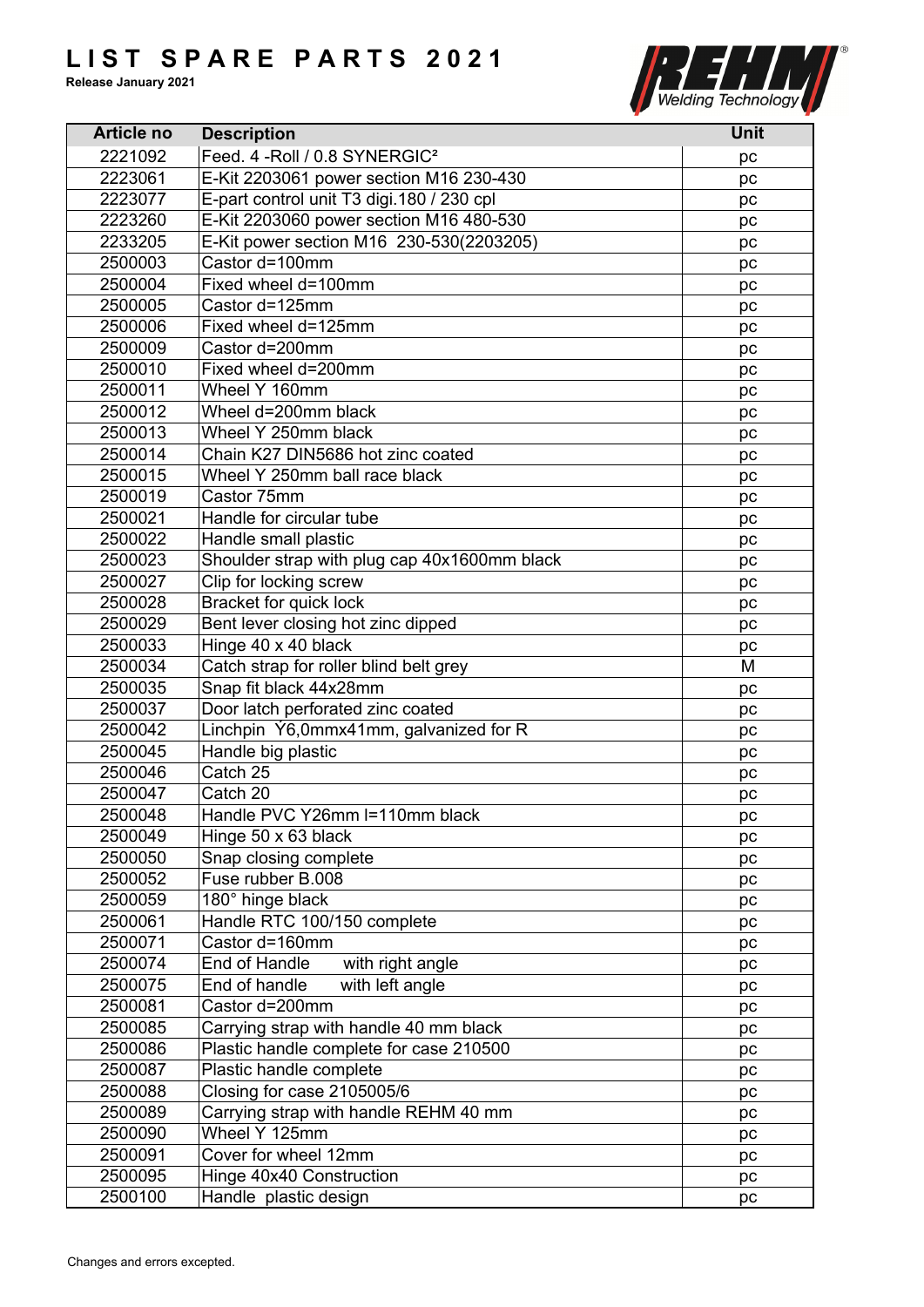

| Handle peel<br>2500101<br>pc<br>Grip plate plastic design left<br>2500107<br>pc<br>Handle shell plastic design on the right<br>2500108<br>pc<br>Machine handle complete<br>2500110<br>pc<br>Castor d=100mm PA<br>2500111<br>pc<br>Castor d=160mm PA<br>2500112<br>pc<br>2500128<br>Top hinge WDS 8648-300 M2<br>pc<br>E-part case lock for 2105006<br>2500131<br>рc<br>Potentiometer button size 1 grey 21mm de<br>2600043<br>pc<br>2600044<br>Potentiometer size 0 grey Y14,5mm dead<br>pc<br>Potentiometer button size 2 grey 28mm de<br>2600045<br>pc<br>Potentiometer button size 3 grey 36mm de<br>2600046<br>pc<br>Nut for bobbin chuck big<br>2600049<br>pc<br>Spool bolt big D/SYN/RD/RP/RM 270D<br>2600051<br>pc<br>Potentiometer button size 1 small comple<br>2600053<br>pc<br>Potentiometer button size 2 medium grey/<br>2600054<br>pc<br>Potentiometer button size 3 big complete<br>2600055<br>pc<br>Poti button size 1 black ø21 mm<br>2600056<br>pc<br>2600058<br>Cover size 1 black 21mm<br>pc<br>Arrow size 1<br>2600060<br>black 21mm<br>pc<br>2600066<br>Plastic washer DIN 125 M4<br>pc<br>2600069<br>Rotary button for incremental encoder<br>pc<br>2600070<br>Potentiometer button size 2 grey dead 28<br>pc<br>Cover size 2 grey dead 28mm<br>2600071<br>pc<br>Potentiometer size 1 complete grey/grey<br>2600123<br>рc<br>Arrow size 0 gray dead for potentiomet<br>2600124<br>pc<br>gray dead for potentiomet<br>2600125<br>Arrow size1<br>pc<br>2600126<br>Cover size 0 grey dead<br>pc<br>Arrow size 2 gray dead for potentiomet<br>2600127<br>pc<br>Cover size 2 grey dead<br>2600128<br>pc<br>Arrow disc size 2 gray dead 28mm<br>2600129<br>pc<br>2600130<br>Cover size 3 grey dead 36mm<br>pc<br>Arrow size 3 gray dead for potentiomet<br>2600131<br>pc<br>2600132<br>Cover size 3 grey dead<br>pc<br>Plastic cover MEGAPULS case<br>2600145<br>pc<br>Barell foot 16x6,5/-SW PA/PS<br>2600150<br>pc<br>Plastic housing Tiger 170Dc, 210DC<br>2600170<br>pc<br>Plastic housing Booster.Pro 170,210<br>2600190<br>pc<br>ZA mask with compensation 7 degrees<br>2600194<br>pc<br>Insulating board for wire feeder Synergi<br>2600195<br>pc<br>2600226<br>Front part plastic Inv. Pro Compact<br>pc<br>Air outlet K-part InvPro Compact<br>2600227<br>pc<br>handle shell right K-part Tiger2<br>2600300<br>pc<br>handle shell left K-part Tiger2<br>2600301<br>pc<br>2600302<br>base plate K-part Tiger2<br>pc<br>2600304<br>Front panel, K-part Tiger T2<br>pc<br>2600306<br>operating switch K-part Tiger2<br>pc<br>2600307<br>storage box K-part Tiger2<br>pc<br>2600308<br>Trägerplatte, K-Teil Tiger T2<br>pc | <b>Article no</b> | <b>Description</b> | <b>Unit</b> |
|--------------------------------------------------------------------------------------------------------------------------------------------------------------------------------------------------------------------------------------------------------------------------------------------------------------------------------------------------------------------------------------------------------------------------------------------------------------------------------------------------------------------------------------------------------------------------------------------------------------------------------------------------------------------------------------------------------------------------------------------------------------------------------------------------------------------------------------------------------------------------------------------------------------------------------------------------------------------------------------------------------------------------------------------------------------------------------------------------------------------------------------------------------------------------------------------------------------------------------------------------------------------------------------------------------------------------------------------------------------------------------------------------------------------------------------------------------------------------------------------------------------------------------------------------------------------------------------------------------------------------------------------------------------------------------------------------------------------------------------------------------------------------------------------------------------------------------------------------------------------------------------------------------------------------------------------------------------------------------------------------------------------------------------------------------------------------------------------------------------------------------------------------------------------------------------------------------------------------------------------------------------------------------------------------------------------------------------------------------------------------------------------------------------------------------------------------------------------------------------------------------------------------------------------------------------------------------------------------------------------------------------------------|-------------------|--------------------|-------------|
|                                                                                                                                                                                                                                                                                                                                                                                                                                                                                                                                                                                                                                                                                                                                                                                                                                                                                                                                                                                                                                                                                                                                                                                                                                                                                                                                                                                                                                                                                                                                                                                                                                                                                                                                                                                                                                                                                                                                                                                                                                                                                                                                                                                                                                                                                                                                                                                                                                                                                                                                                                                                                                                  |                   |                    |             |
|                                                                                                                                                                                                                                                                                                                                                                                                                                                                                                                                                                                                                                                                                                                                                                                                                                                                                                                                                                                                                                                                                                                                                                                                                                                                                                                                                                                                                                                                                                                                                                                                                                                                                                                                                                                                                                                                                                                                                                                                                                                                                                                                                                                                                                                                                                                                                                                                                                                                                                                                                                                                                                                  |                   |                    |             |
|                                                                                                                                                                                                                                                                                                                                                                                                                                                                                                                                                                                                                                                                                                                                                                                                                                                                                                                                                                                                                                                                                                                                                                                                                                                                                                                                                                                                                                                                                                                                                                                                                                                                                                                                                                                                                                                                                                                                                                                                                                                                                                                                                                                                                                                                                                                                                                                                                                                                                                                                                                                                                                                  |                   |                    |             |
|                                                                                                                                                                                                                                                                                                                                                                                                                                                                                                                                                                                                                                                                                                                                                                                                                                                                                                                                                                                                                                                                                                                                                                                                                                                                                                                                                                                                                                                                                                                                                                                                                                                                                                                                                                                                                                                                                                                                                                                                                                                                                                                                                                                                                                                                                                                                                                                                                                                                                                                                                                                                                                                  |                   |                    |             |
|                                                                                                                                                                                                                                                                                                                                                                                                                                                                                                                                                                                                                                                                                                                                                                                                                                                                                                                                                                                                                                                                                                                                                                                                                                                                                                                                                                                                                                                                                                                                                                                                                                                                                                                                                                                                                                                                                                                                                                                                                                                                                                                                                                                                                                                                                                                                                                                                                                                                                                                                                                                                                                                  |                   |                    |             |
|                                                                                                                                                                                                                                                                                                                                                                                                                                                                                                                                                                                                                                                                                                                                                                                                                                                                                                                                                                                                                                                                                                                                                                                                                                                                                                                                                                                                                                                                                                                                                                                                                                                                                                                                                                                                                                                                                                                                                                                                                                                                                                                                                                                                                                                                                                                                                                                                                                                                                                                                                                                                                                                  |                   |                    |             |
|                                                                                                                                                                                                                                                                                                                                                                                                                                                                                                                                                                                                                                                                                                                                                                                                                                                                                                                                                                                                                                                                                                                                                                                                                                                                                                                                                                                                                                                                                                                                                                                                                                                                                                                                                                                                                                                                                                                                                                                                                                                                                                                                                                                                                                                                                                                                                                                                                                                                                                                                                                                                                                                  |                   |                    |             |
|                                                                                                                                                                                                                                                                                                                                                                                                                                                                                                                                                                                                                                                                                                                                                                                                                                                                                                                                                                                                                                                                                                                                                                                                                                                                                                                                                                                                                                                                                                                                                                                                                                                                                                                                                                                                                                                                                                                                                                                                                                                                                                                                                                                                                                                                                                                                                                                                                                                                                                                                                                                                                                                  |                   |                    |             |
|                                                                                                                                                                                                                                                                                                                                                                                                                                                                                                                                                                                                                                                                                                                                                                                                                                                                                                                                                                                                                                                                                                                                                                                                                                                                                                                                                                                                                                                                                                                                                                                                                                                                                                                                                                                                                                                                                                                                                                                                                                                                                                                                                                                                                                                                                                                                                                                                                                                                                                                                                                                                                                                  |                   |                    |             |
|                                                                                                                                                                                                                                                                                                                                                                                                                                                                                                                                                                                                                                                                                                                                                                                                                                                                                                                                                                                                                                                                                                                                                                                                                                                                                                                                                                                                                                                                                                                                                                                                                                                                                                                                                                                                                                                                                                                                                                                                                                                                                                                                                                                                                                                                                                                                                                                                                                                                                                                                                                                                                                                  |                   |                    |             |
|                                                                                                                                                                                                                                                                                                                                                                                                                                                                                                                                                                                                                                                                                                                                                                                                                                                                                                                                                                                                                                                                                                                                                                                                                                                                                                                                                                                                                                                                                                                                                                                                                                                                                                                                                                                                                                                                                                                                                                                                                                                                                                                                                                                                                                                                                                                                                                                                                                                                                                                                                                                                                                                  |                   |                    |             |
|                                                                                                                                                                                                                                                                                                                                                                                                                                                                                                                                                                                                                                                                                                                                                                                                                                                                                                                                                                                                                                                                                                                                                                                                                                                                                                                                                                                                                                                                                                                                                                                                                                                                                                                                                                                                                                                                                                                                                                                                                                                                                                                                                                                                                                                                                                                                                                                                                                                                                                                                                                                                                                                  |                   |                    |             |
|                                                                                                                                                                                                                                                                                                                                                                                                                                                                                                                                                                                                                                                                                                                                                                                                                                                                                                                                                                                                                                                                                                                                                                                                                                                                                                                                                                                                                                                                                                                                                                                                                                                                                                                                                                                                                                                                                                                                                                                                                                                                                                                                                                                                                                                                                                                                                                                                                                                                                                                                                                                                                                                  |                   |                    |             |
|                                                                                                                                                                                                                                                                                                                                                                                                                                                                                                                                                                                                                                                                                                                                                                                                                                                                                                                                                                                                                                                                                                                                                                                                                                                                                                                                                                                                                                                                                                                                                                                                                                                                                                                                                                                                                                                                                                                                                                                                                                                                                                                                                                                                                                                                                                                                                                                                                                                                                                                                                                                                                                                  |                   |                    |             |
|                                                                                                                                                                                                                                                                                                                                                                                                                                                                                                                                                                                                                                                                                                                                                                                                                                                                                                                                                                                                                                                                                                                                                                                                                                                                                                                                                                                                                                                                                                                                                                                                                                                                                                                                                                                                                                                                                                                                                                                                                                                                                                                                                                                                                                                                                                                                                                                                                                                                                                                                                                                                                                                  |                   |                    |             |
|                                                                                                                                                                                                                                                                                                                                                                                                                                                                                                                                                                                                                                                                                                                                                                                                                                                                                                                                                                                                                                                                                                                                                                                                                                                                                                                                                                                                                                                                                                                                                                                                                                                                                                                                                                                                                                                                                                                                                                                                                                                                                                                                                                                                                                                                                                                                                                                                                                                                                                                                                                                                                                                  |                   |                    |             |
|                                                                                                                                                                                                                                                                                                                                                                                                                                                                                                                                                                                                                                                                                                                                                                                                                                                                                                                                                                                                                                                                                                                                                                                                                                                                                                                                                                                                                                                                                                                                                                                                                                                                                                                                                                                                                                                                                                                                                                                                                                                                                                                                                                                                                                                                                                                                                                                                                                                                                                                                                                                                                                                  |                   |                    |             |
|                                                                                                                                                                                                                                                                                                                                                                                                                                                                                                                                                                                                                                                                                                                                                                                                                                                                                                                                                                                                                                                                                                                                                                                                                                                                                                                                                                                                                                                                                                                                                                                                                                                                                                                                                                                                                                                                                                                                                                                                                                                                                                                                                                                                                                                                                                                                                                                                                                                                                                                                                                                                                                                  |                   |                    |             |
|                                                                                                                                                                                                                                                                                                                                                                                                                                                                                                                                                                                                                                                                                                                                                                                                                                                                                                                                                                                                                                                                                                                                                                                                                                                                                                                                                                                                                                                                                                                                                                                                                                                                                                                                                                                                                                                                                                                                                                                                                                                                                                                                                                                                                                                                                                                                                                                                                                                                                                                                                                                                                                                  |                   |                    |             |
|                                                                                                                                                                                                                                                                                                                                                                                                                                                                                                                                                                                                                                                                                                                                                                                                                                                                                                                                                                                                                                                                                                                                                                                                                                                                                                                                                                                                                                                                                                                                                                                                                                                                                                                                                                                                                                                                                                                                                                                                                                                                                                                                                                                                                                                                                                                                                                                                                                                                                                                                                                                                                                                  |                   |                    |             |
|                                                                                                                                                                                                                                                                                                                                                                                                                                                                                                                                                                                                                                                                                                                                                                                                                                                                                                                                                                                                                                                                                                                                                                                                                                                                                                                                                                                                                                                                                                                                                                                                                                                                                                                                                                                                                                                                                                                                                                                                                                                                                                                                                                                                                                                                                                                                                                                                                                                                                                                                                                                                                                                  |                   |                    |             |
|                                                                                                                                                                                                                                                                                                                                                                                                                                                                                                                                                                                                                                                                                                                                                                                                                                                                                                                                                                                                                                                                                                                                                                                                                                                                                                                                                                                                                                                                                                                                                                                                                                                                                                                                                                                                                                                                                                                                                                                                                                                                                                                                                                                                                                                                                                                                                                                                                                                                                                                                                                                                                                                  |                   |                    |             |
|                                                                                                                                                                                                                                                                                                                                                                                                                                                                                                                                                                                                                                                                                                                                                                                                                                                                                                                                                                                                                                                                                                                                                                                                                                                                                                                                                                                                                                                                                                                                                                                                                                                                                                                                                                                                                                                                                                                                                                                                                                                                                                                                                                                                                                                                                                                                                                                                                                                                                                                                                                                                                                                  |                   |                    |             |
|                                                                                                                                                                                                                                                                                                                                                                                                                                                                                                                                                                                                                                                                                                                                                                                                                                                                                                                                                                                                                                                                                                                                                                                                                                                                                                                                                                                                                                                                                                                                                                                                                                                                                                                                                                                                                                                                                                                                                                                                                                                                                                                                                                                                                                                                                                                                                                                                                                                                                                                                                                                                                                                  |                   |                    |             |
|                                                                                                                                                                                                                                                                                                                                                                                                                                                                                                                                                                                                                                                                                                                                                                                                                                                                                                                                                                                                                                                                                                                                                                                                                                                                                                                                                                                                                                                                                                                                                                                                                                                                                                                                                                                                                                                                                                                                                                                                                                                                                                                                                                                                                                                                                                                                                                                                                                                                                                                                                                                                                                                  |                   |                    |             |
|                                                                                                                                                                                                                                                                                                                                                                                                                                                                                                                                                                                                                                                                                                                                                                                                                                                                                                                                                                                                                                                                                                                                                                                                                                                                                                                                                                                                                                                                                                                                                                                                                                                                                                                                                                                                                                                                                                                                                                                                                                                                                                                                                                                                                                                                                                                                                                                                                                                                                                                                                                                                                                                  |                   |                    |             |
|                                                                                                                                                                                                                                                                                                                                                                                                                                                                                                                                                                                                                                                                                                                                                                                                                                                                                                                                                                                                                                                                                                                                                                                                                                                                                                                                                                                                                                                                                                                                                                                                                                                                                                                                                                                                                                                                                                                                                                                                                                                                                                                                                                                                                                                                                                                                                                                                                                                                                                                                                                                                                                                  |                   |                    |             |
|                                                                                                                                                                                                                                                                                                                                                                                                                                                                                                                                                                                                                                                                                                                                                                                                                                                                                                                                                                                                                                                                                                                                                                                                                                                                                                                                                                                                                                                                                                                                                                                                                                                                                                                                                                                                                                                                                                                                                                                                                                                                                                                                                                                                                                                                                                                                                                                                                                                                                                                                                                                                                                                  |                   |                    |             |
|                                                                                                                                                                                                                                                                                                                                                                                                                                                                                                                                                                                                                                                                                                                                                                                                                                                                                                                                                                                                                                                                                                                                                                                                                                                                                                                                                                                                                                                                                                                                                                                                                                                                                                                                                                                                                                                                                                                                                                                                                                                                                                                                                                                                                                                                                                                                                                                                                                                                                                                                                                                                                                                  |                   |                    |             |
|                                                                                                                                                                                                                                                                                                                                                                                                                                                                                                                                                                                                                                                                                                                                                                                                                                                                                                                                                                                                                                                                                                                                                                                                                                                                                                                                                                                                                                                                                                                                                                                                                                                                                                                                                                                                                                                                                                                                                                                                                                                                                                                                                                                                                                                                                                                                                                                                                                                                                                                                                                                                                                                  |                   |                    |             |
|                                                                                                                                                                                                                                                                                                                                                                                                                                                                                                                                                                                                                                                                                                                                                                                                                                                                                                                                                                                                                                                                                                                                                                                                                                                                                                                                                                                                                                                                                                                                                                                                                                                                                                                                                                                                                                                                                                                                                                                                                                                                                                                                                                                                                                                                                                                                                                                                                                                                                                                                                                                                                                                  |                   |                    |             |
|                                                                                                                                                                                                                                                                                                                                                                                                                                                                                                                                                                                                                                                                                                                                                                                                                                                                                                                                                                                                                                                                                                                                                                                                                                                                                                                                                                                                                                                                                                                                                                                                                                                                                                                                                                                                                                                                                                                                                                                                                                                                                                                                                                                                                                                                                                                                                                                                                                                                                                                                                                                                                                                  |                   |                    |             |
|                                                                                                                                                                                                                                                                                                                                                                                                                                                                                                                                                                                                                                                                                                                                                                                                                                                                                                                                                                                                                                                                                                                                                                                                                                                                                                                                                                                                                                                                                                                                                                                                                                                                                                                                                                                                                                                                                                                                                                                                                                                                                                                                                                                                                                                                                                                                                                                                                                                                                                                                                                                                                                                  |                   |                    |             |
|                                                                                                                                                                                                                                                                                                                                                                                                                                                                                                                                                                                                                                                                                                                                                                                                                                                                                                                                                                                                                                                                                                                                                                                                                                                                                                                                                                                                                                                                                                                                                                                                                                                                                                                                                                                                                                                                                                                                                                                                                                                                                                                                                                                                                                                                                                                                                                                                                                                                                                                                                                                                                                                  |                   |                    |             |
|                                                                                                                                                                                                                                                                                                                                                                                                                                                                                                                                                                                                                                                                                                                                                                                                                                                                                                                                                                                                                                                                                                                                                                                                                                                                                                                                                                                                                                                                                                                                                                                                                                                                                                                                                                                                                                                                                                                                                                                                                                                                                                                                                                                                                                                                                                                                                                                                                                                                                                                                                                                                                                                  |                   |                    |             |
|                                                                                                                                                                                                                                                                                                                                                                                                                                                                                                                                                                                                                                                                                                                                                                                                                                                                                                                                                                                                                                                                                                                                                                                                                                                                                                                                                                                                                                                                                                                                                                                                                                                                                                                                                                                                                                                                                                                                                                                                                                                                                                                                                                                                                                                                                                                                                                                                                                                                                                                                                                                                                                                  |                   |                    |             |
|                                                                                                                                                                                                                                                                                                                                                                                                                                                                                                                                                                                                                                                                                                                                                                                                                                                                                                                                                                                                                                                                                                                                                                                                                                                                                                                                                                                                                                                                                                                                                                                                                                                                                                                                                                                                                                                                                                                                                                                                                                                                                                                                                                                                                                                                                                                                                                                                                                                                                                                                                                                                                                                  |                   |                    |             |
|                                                                                                                                                                                                                                                                                                                                                                                                                                                                                                                                                                                                                                                                                                                                                                                                                                                                                                                                                                                                                                                                                                                                                                                                                                                                                                                                                                                                                                                                                                                                                                                                                                                                                                                                                                                                                                                                                                                                                                                                                                                                                                                                                                                                                                                                                                                                                                                                                                                                                                                                                                                                                                                  |                   |                    |             |
|                                                                                                                                                                                                                                                                                                                                                                                                                                                                                                                                                                                                                                                                                                                                                                                                                                                                                                                                                                                                                                                                                                                                                                                                                                                                                                                                                                                                                                                                                                                                                                                                                                                                                                                                                                                                                                                                                                                                                                                                                                                                                                                                                                                                                                                                                                                                                                                                                                                                                                                                                                                                                                                  |                   |                    |             |
|                                                                                                                                                                                                                                                                                                                                                                                                                                                                                                                                                                                                                                                                                                                                                                                                                                                                                                                                                                                                                                                                                                                                                                                                                                                                                                                                                                                                                                                                                                                                                                                                                                                                                                                                                                                                                                                                                                                                                                                                                                                                                                                                                                                                                                                                                                                                                                                                                                                                                                                                                                                                                                                  |                   |                    |             |
|                                                                                                                                                                                                                                                                                                                                                                                                                                                                                                                                                                                                                                                                                                                                                                                                                                                                                                                                                                                                                                                                                                                                                                                                                                                                                                                                                                                                                                                                                                                                                                                                                                                                                                                                                                                                                                                                                                                                                                                                                                                                                                                                                                                                                                                                                                                                                                                                                                                                                                                                                                                                                                                  |                   |                    |             |
|                                                                                                                                                                                                                                                                                                                                                                                                                                                                                                                                                                                                                                                                                                                                                                                                                                                                                                                                                                                                                                                                                                                                                                                                                                                                                                                                                                                                                                                                                                                                                                                                                                                                                                                                                                                                                                                                                                                                                                                                                                                                                                                                                                                                                                                                                                                                                                                                                                                                                                                                                                                                                                                  |                   |                    |             |
|                                                                                                                                                                                                                                                                                                                                                                                                                                                                                                                                                                                                                                                                                                                                                                                                                                                                                                                                                                                                                                                                                                                                                                                                                                                                                                                                                                                                                                                                                                                                                                                                                                                                                                                                                                                                                                                                                                                                                                                                                                                                                                                                                                                                                                                                                                                                                                                                                                                                                                                                                                                                                                                  |                   |                    |             |
|                                                                                                                                                                                                                                                                                                                                                                                                                                                                                                                                                                                                                                                                                                                                                                                                                                                                                                                                                                                                                                                                                                                                                                                                                                                                                                                                                                                                                                                                                                                                                                                                                                                                                                                                                                                                                                                                                                                                                                                                                                                                                                                                                                                                                                                                                                                                                                                                                                                                                                                                                                                                                                                  |                   |                    |             |
|                                                                                                                                                                                                                                                                                                                                                                                                                                                                                                                                                                                                                                                                                                                                                                                                                                                                                                                                                                                                                                                                                                                                                                                                                                                                                                                                                                                                                                                                                                                                                                                                                                                                                                                                                                                                                                                                                                                                                                                                                                                                                                                                                                                                                                                                                                                                                                                                                                                                                                                                                                                                                                                  |                   |                    |             |
|                                                                                                                                                                                                                                                                                                                                                                                                                                                                                                                                                                                                                                                                                                                                                                                                                                                                                                                                                                                                                                                                                                                                                                                                                                                                                                                                                                                                                                                                                                                                                                                                                                                                                                                                                                                                                                                                                                                                                                                                                                                                                                                                                                                                                                                                                                                                                                                                                                                                                                                                                                                                                                                  |                   |                    |             |
|                                                                                                                                                                                                                                                                                                                                                                                                                                                                                                                                                                                                                                                                                                                                                                                                                                                                                                                                                                                                                                                                                                                                                                                                                                                                                                                                                                                                                                                                                                                                                                                                                                                                                                                                                                                                                                                                                                                                                                                                                                                                                                                                                                                                                                                                                                                                                                                                                                                                                                                                                                                                                                                  |                   |                    |             |
|                                                                                                                                                                                                                                                                                                                                                                                                                                                                                                                                                                                                                                                                                                                                                                                                                                                                                                                                                                                                                                                                                                                                                                                                                                                                                                                                                                                                                                                                                                                                                                                                                                                                                                                                                                                                                                                                                                                                                                                                                                                                                                                                                                                                                                                                                                                                                                                                                                                                                                                                                                                                                                                  |                   |                    |             |
|                                                                                                                                                                                                                                                                                                                                                                                                                                                                                                                                                                                                                                                                                                                                                                                                                                                                                                                                                                                                                                                                                                                                                                                                                                                                                                                                                                                                                                                                                                                                                                                                                                                                                                                                                                                                                                                                                                                                                                                                                                                                                                                                                                                                                                                                                                                                                                                                                                                                                                                                                                                                                                                  |                   |                    |             |
| 2600310<br>Spacer 12,2x18 L=10mm polyamide<br>pc                                                                                                                                                                                                                                                                                                                                                                                                                                                                                                                                                                                                                                                                                                                                                                                                                                                                                                                                                                                                                                                                                                                                                                                                                                                                                                                                                                                                                                                                                                                                                                                                                                                                                                                                                                                                                                                                                                                                                                                                                                                                                                                                                                                                                                                                                                                                                                                                                                                                                                                                                                                                 |                   |                    |             |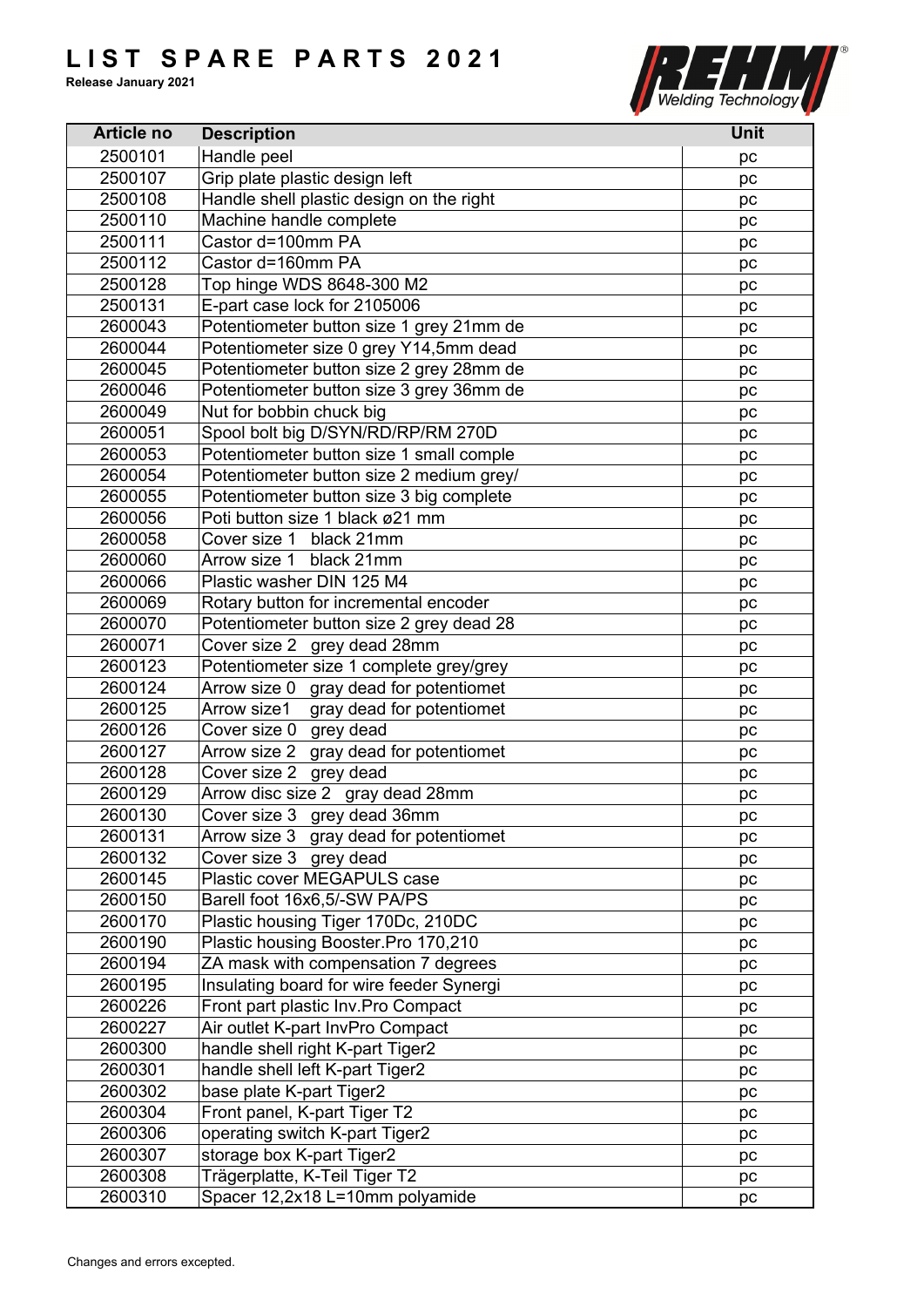

| <b>Article no</b> | <b>Description</b>                       | <b>Unit</b> |
|-------------------|------------------------------------------|-------------|
| 2600312           | cover plate K-part WKG integ. Tiger2     | pc          |
| 2600333           | Wasserrinne, K-Teil Tiger T2             | pc          |
| 2600334           | Frame, plastic part integrated WKG T2    | pc          |
| 2600337           | Front panel Booster B2 RAL 9022          | pc          |
| 2600338           | Flashback Booster B2 RAL9022             | pc          |
| 2600339           | Right side panel Booster B2 RAL2000      | pc          |
| 2600340           | Left side panel Booster B2 RAL2000       | pc          |
| 2600341           | Carrier plate K-part booster B2          | pc          |
| 2600358           | Glass cover hood Operation case MPF      | pc          |
| 2600360           | Control panel TIGER digital              | pc          |
| 2600369           | Carrier plate small M2                   | рc          |
| 2600378           | Front panel operation FP1                | pc          |
| 2800000           | Raditator RS/RP562/RMP450/MP2            | pc          |
| 2800001           | Radiator Syn/RD/RP362-462 TIG 270-460    | pc          |
| 2800006           | Sreen 100mm MW 0,40 wire Ý 0,25 m        | рc          |
| 2800011           | Water tank TIG 230G-360GW                | pc          |
| 2800015           | Water tank assembly 5 ltr.               | pc          |
| 2800018           | Water tank Synergic.PRO / WK Tiger       | pc          |
| 2800019           | Tank cap water tank Tiger                | pc          |
| 2800021           | Cover for water tank 5I / 2800015        | pc          |
| 2800023           | <b>Shifter Inset</b>                     | pc          |
| 2800025           | Radiator Mega.Arc                        | pc          |
| 2800028           | Screw cap SK 35                          | pc          |
| 2802015           | Spare part water tank 5I with screw cap  | pc          |
| 2900105           | Klipco-cage nut M6 white                 | pc          |
| 3100009           | Hose connector 6mm for G1/4 brazen       | pc          |
| 3100023           | Onehand coupling DN 5 R1/4               |             |
| 3100029           | Plug grommet DN 5 type 21 6mm            | pc<br>pc    |
| 3100061           | Coupling 21/DN5 6mm one-sided            | pc          |
| 3100065           | Coupling nut R1/4 Ms                     |             |
| 3100069           | Double thread nipple R1/4a/SW17 both-way | pc<br>pc    |
| 3100076           | <b>Compressed air filter RTC</b>         |             |
| 3100079           | Pressure regulator 0-10 bar              | pc          |
| 3100080           | Pressure can                             | pc          |
| 3100082           | <b>Flowmeter FHKSC</b>                   | pc<br>pc    |
| 3100083           | Flow controller DW 300/0,5 I EG-AG       | pc          |
| 3100087           | One ear clamp continuous 10,8-13,3mm     | pc          |
| 3100090           | One ear clamp continuous 8,3-10,0mm      | pc          |
| 3100091           | One ear clamp continuous 7,0-8,7mm       |             |
| 3100098           | Coupling red NW 5                        | pc          |
| 3100099           | Coupling blue NW 5                       | pc          |
| 3100103           | Onehand coupling DN 2,7 hose Y 5mm       | pc          |
| 3100104           | Onehand coupling DN 2,7 G1/8a 20KAAW10MP | pc          |
| 3100106           | Onehand coupling type 20 DN 2,7          | pc          |
| 3100107           | Clamp for strain relief intermediate hos | pc          |
|                   |                                          | pc          |
| 3100109           | Marking disc red                         | pc          |
| 3100110           | Marking disc blue                        | pc          |
| 3100111           | Panel plug M12x1 brazen                  | pc          |
| 3100112           | Coupling nut M12x1 brazen                | pc          |
| 3100113           | Closing fitting R 1/4 brazen             | pc          |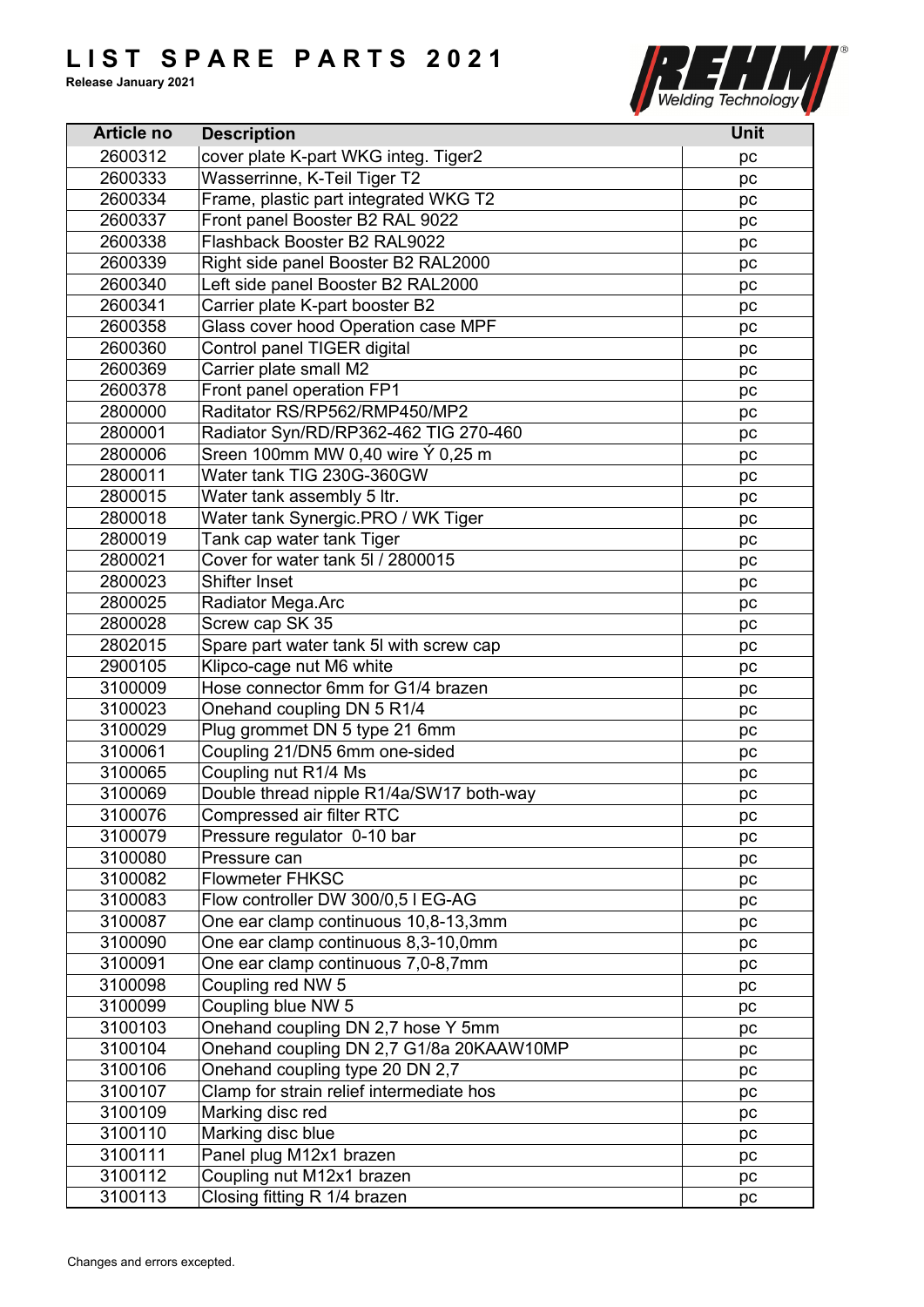

| <b>Article no</b> | <b>Description</b>                                  | <b>Unit</b> |
|-------------------|-----------------------------------------------------|-------------|
| 3100124           | Coupling both-sided                                 | рc          |
| 3100186           | Onehand coupling G1/8 i                             | pc          |
| 3100204           | Built-in coupling SKA 500 AD 6-S cpl. MS            | pc          |
| 3102083           | Spare part flow monitor DW 301 DB/0,5I              | pc          |
| 3102213           | Spare part flow monitor 3148-C 0,5l kpl             | pc          |
| 3200041           | Gas hose 6x3mm black/black                          | M           |
| 3300005           | Rubber metal buffer 25x25 1xM6x15a SH55             | pc          |
| 3300006           | Rubber metal buffer 20x15 1xM6x12a SH60             | pc          |
| 3300008           | Rubber/metal buffer type B 25x15 M6x12/M6           | pc          |
| 3300009           | Rubber/metal buffer type A 10 x 10                  | pc          |
| 3300221           | Gasket control panel Tiger T2 4.78mm                | pc          |
| 3300222           | Gasket control panel Tiger T2 3.18mm                | pc          |
| 3300227           | Gasket grip area T3B 136.1x51.3x0.5                 | pc          |
| 3300228           | Gasket front-rear T3B 90.8x16.09x0.5                | pc          |
| 3300232           | Pyramid mat 300 x 260 x 3.5mm                       | pc          |
| 3300233           | Pyramid mat 290 x 254 x 3.5mm                       | рc          |
| 3400011           | SHB hard paper washer D17x8.6x2.5                   | pc          |
| 3400044           | Insulating board 160x130x10mm HP 2061               | рc          |
| 3400050           | Choking coil HGW F2082                              | pc          |
| 3400124           | Acylic glass plate 3,0 x 124 x 74                   | pc          |
| 3400126           | ZA front cover                                      | рc          |
| 3400180           | Separating wall Tiger 210                           | pc          |
| 4000000           | Drive pinion RP/RMP                                 | pc          |
| 4000002           | Blocking cap RD/RP/RM                               | pc          |
| 4000004           | Stud for counter pressure roller RD/RP/R            | pc          |
| 4000006           | Stud for feed roller RD/RP/RM 10x40                 | рc          |
| 4000007           | Carbon brush RM/RP SPAZZOLA F14                     | pc          |
| 4000009           | motorcog RP/RM                                      | pc          |
| 4000010           | motorcog RP/RM                                      | рc          |
| 4000012           | Wireinfeed screw RD/RP/RM                           | pc          |
| 4000013           | Axis to feed sprocket                               | рc          |
| 4000015           | Pinion motor-axis height 19mm SF                    | pc          |
| 4000016           | Feed plate 4 roles KS 37mm MP/SP <sup>2</sup> 5/600 | рc          |
| 4000018           | Holding cap pos. 1 for RS                           | pc          |
| 4000019           | Carbon brush                                        | pc          |
| 4000033           | Washer 2,0mm RS 4-rolls                             | pc          |
| 4000034           | Bush 8x12x14RS 4 rolls                              | pc          |
| 4000036           | Axis to feed sprocket to 4000127                    | pc          |
| 4000048           | Holding rail Pos 34 for RS 4 rolls                  | pc          |
| 4000056           | Driving toothed wheel RS 4rolls                     | рc          |
| 4000057           | Brazen screw M6 Pos44                               | рc          |
| 4000058           | Wire guide with socket Pos 45 f. RS 4-R             |             |
| 4000059           | Threaded pin with hexagon socket M4x5               | pc          |
| 4000071           | <b>Encoder Panther 200 Puls</b>                     | pc          |
| 4000073           | Wire entry Panther 200 Puls                         | рc          |
| 4000075           | Driving toothed wheel Panther 200 Puls              | pc          |
| 4000091           | Feed board 4 rolls 0,8 mm                           | pc          |
| 4000093           | Drive pinion cold wire TIG                          | рc          |
| 4000100           | Toothed ring for feed rolls RS 2-roller             | рc          |
| 4000103           | Feed board 4 rolls 1,0 mm                           | pc          |
|                   |                                                     | pc          |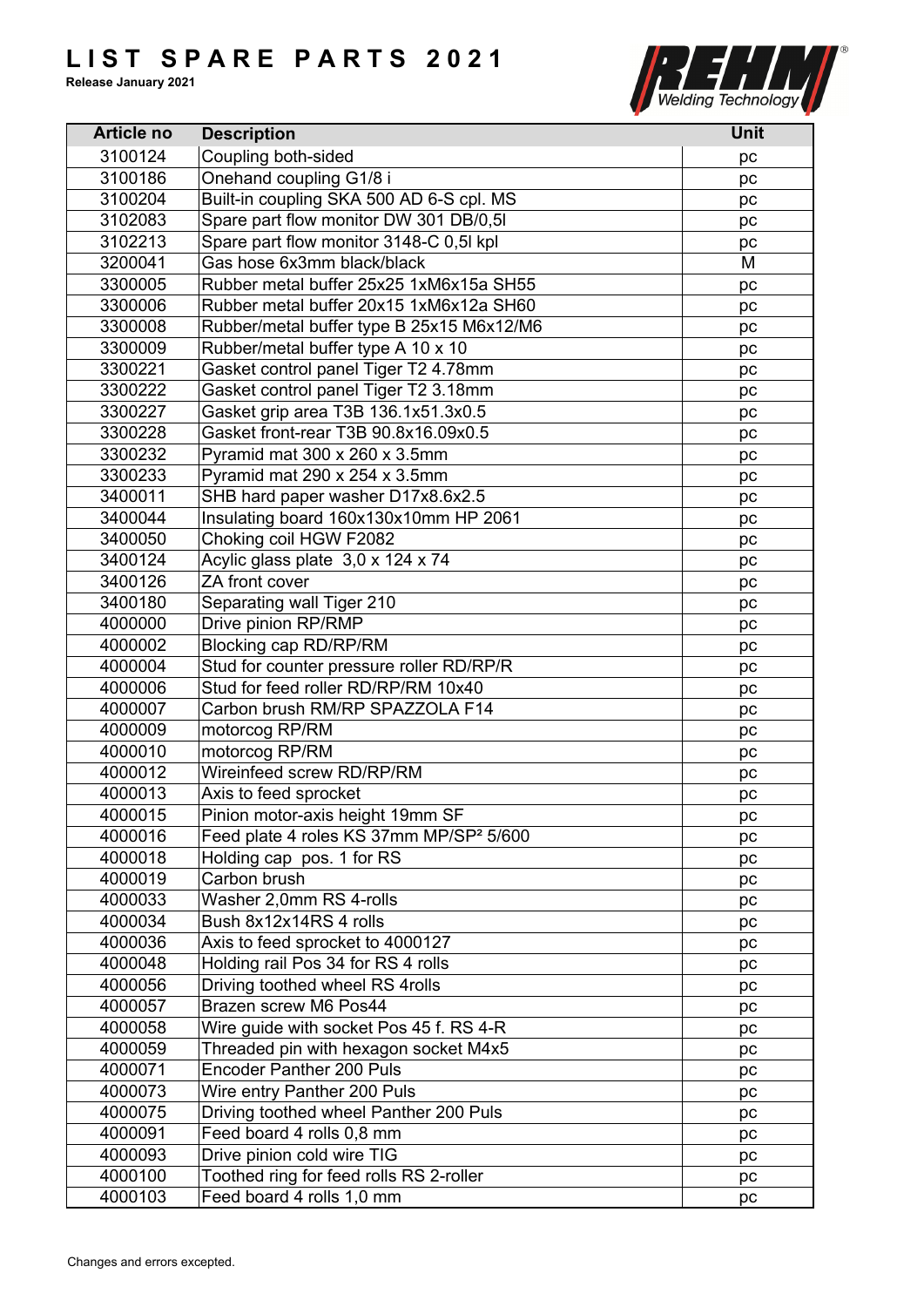

| <b>Article no</b> | <b>Description</b>                                | Unit |
|-------------------|---------------------------------------------------|------|
| 4000115           | Feed board 4 rolls 1,2 mm                         | pc   |
| 4000116           | Angle lever right RD/RP/RM with boring            | pc   |
| 4000117           | Angle lever left RD/RP/RM with boring             | pc   |
| 4000118           | Lock lever fro RD/RP/RM                           | pc   |
| 4000119           | Feed board RD/RP/RM main flange                   | pc   |
| 4000120           | Angle lever right RD/RP/RM with GDR               | pc   |
| 4000121           | Angle lever left RD/RP/RM with GDR                | pc   |
| 4000122           | Holding part feed roller RD/RP/RM                 | pc   |
| 4000123           | PTFE hose 2,7mmx4,7mm                             | M    |
| 4000124           | PTFE hose 2,7mmx4,7mm                             | pc   |
| 4000125           | 4-Rolls-Wire unit<br><b>MegaPuls</b>              | pc   |
| 4000126           | Angle lever left RD/RP/RM with GDR                | pc   |
| 4000127           | 4 roles drive, plastic, #340                      | pc   |
| 4000130           | Feed board with rolls 0,8/1,0                     | pc   |
| 4000131           | Fixing screw for feed rollers SYN                 | pc   |
| 4000132           | Retainer for feed roller Synergic 2               |      |
| 4000154           | Middle wire lead KS 0,8-1,6                       | pc   |
|                   | Feed board 2-R ECO SF17030L                       | pc   |
| 4000155           |                                                   | pc   |
| 4000156           | Pressure arm left, complete, SF170                | pc   |
| 4000158           | Pressure unit complete, red RAL3001 2.2mm         | рc   |
| 4000159           | Compression spring 2.2mm zu Pressure unit 4000158 | pc   |
| 4000163           | Wire feed motor + encoder MegaPuls 25             | pc   |
| 4000164           | Encoder, wire feed motor MegaPuls 250             | pc   |
| 4000165           | Wire feed plate MegaPuls 250                      | pc   |
| 4000166           | Axis, lever MegaPuls 250                          | pc   |
| 4000167           | Fixing screw MegaPuls 250                         | pc   |
| 4000168           | Compression lever right, MegaPuls 250 inc. Sc     | pc   |
| 4000169           | Compression lever left, MegaPuls 250 inc. Sch     | pc   |
| 4000170           | Axis for 4-wheel drive MegaPuls 250 inc. S        | pc   |
| 4000171           | Transport roller 30mm MegaPuls 250                | pc   |
| 4000172           | Spring lever right MegaPuls 250                   | pc   |
| 4000173           | Spring lever left MegaPuls 250                    | pc   |
| 4000175           | Pressure unit complete MegaPuls 250               | рc   |
| 4000176           | Pin, pressure unit MegaPuls 250                   | pc   |
| 4000177           | Axis, gear Föro left MegaPuls 250                 | pc   |
| 4000178           | Axis, gear Föro right MegaPuls 250                | pc   |
| 4000179           | Pinion gear drive left MegaPuls 250               | рc   |
| 4000180           | Pinion gear drive right MegaPuls 250              | pc   |
| 4000181           | Pinion gear drive midle MegaPuls 250              | pc   |
| 4000183           | <b>Affixing Screw</b>                             | pc   |
| 4000184           | Safety cover MegaPuls 250                         | pc   |
| 4000190           | Plastic guide, wire 0,6-1,6mm MegaP               | pc   |
| 4000192           | 4 roller drive plastic. #340 osMo. 0.8 / 1.0      | pc   |
| 4000193           | Wire feed unit SF SS4 Ø0.8 / 1.0mm                | рc   |
| 4000194           | Wire feed unit SF SS4 Ø1.0 / 1.2mm                | pc   |
| 4000197           | Wire feed unit SFST4 Ø0.8 / 1.0mm                 | pc   |
| 4000198           | Wire feed unit SFST4 Ø1.0 / 1.2mm                 | pc   |
| 4100002           | Feed motor RS 2 rolls                             | pc   |
| 4100003           | Wire feed motor<br>24 V, 200 rpm                  | pc   |
| 4100004           | Fan M2, ADDA AD0912HS-A70GL                       | pc   |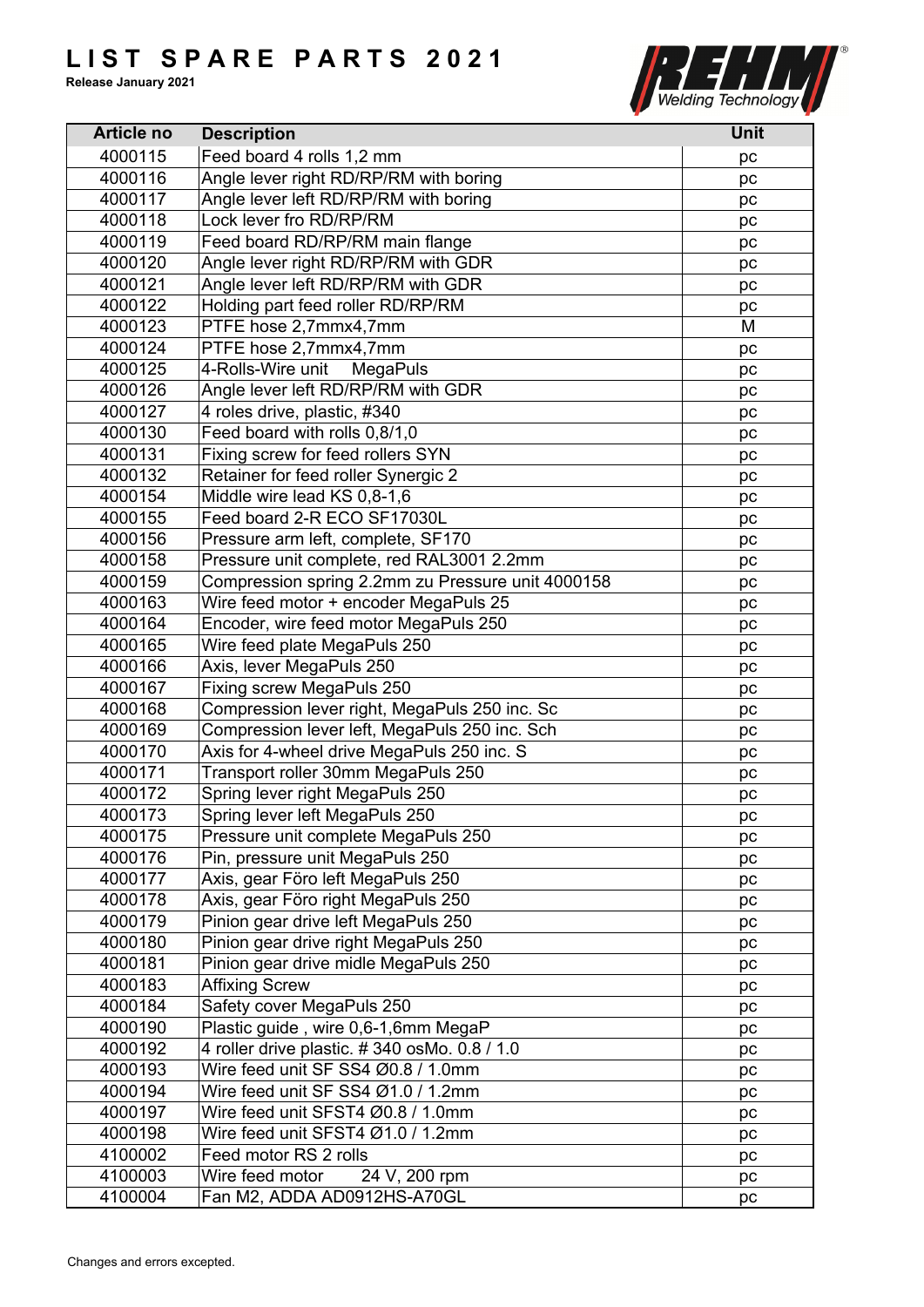

| <b>Article no</b> | <b>Description</b>                           | <b>Unit</b> |
|-------------------|----------------------------------------------|-------------|
| 4100005           | Ventilator MegaPuls 250                      | рc          |
| 4100006           | Water pump (old construction)                | pc          |
| 4100007           | Fan d=120mm                                  | pc          |
| 4100008           | Fan d=150mm                                  | pc          |
| 4100009           | Fan d=300mm TIG 360                          | рc          |
| 4100012           | Fan d=120mm Megapuls 500                     | pc          |
| 4100013           | Fan d=150mm                                  | pc          |
| 4100014           | Stepping motor ST8918L4508 shaft machini     | pc          |
| 4100015           | Fan d=350mm RS/GM 630                        | pc          |
| 4100020           | Feed motor RMP400H KSV 5035/558              | pc          |
| 4100021           | Feed motor 210-310 D/DK and D/RD             | pc          |
| 4100022           | Water pump with plug and cable               | рc          |
| 4100023           | Fan d=315mm TIG 460/UTP 451                  | pc          |
| 4100027           | Spinning pump MTP 6 00 complete              | pc          |
| 4100035           | Wire duct for 4 roller drive                 | pc          |
| 4100039           | Pressure unit, complete, red                 | pc          |
| 4100040           | Wire insertion nipple brazen MP2             |             |
| 4100042           | Pressure arm left complete                   | pc          |
|                   |                                              | pc          |
| 4100043           | Pressure arm right complete                  | pc          |
| 4100048           | Grooved pin pressure unit                    | pc          |
| 4100050           | Cover plate                                  | pc          |
| 4100051           | fan Ý60mm x 25<br>56m3/h                     | pc          |
| 4100052           | Spinning pump MTP 6 00 complete              | pc          |
| 4100053           | Rotodynamic pump YS-2951, 400 V Steinmetzsch | pc          |
| 4100054           | Fan Ø90mm x 25                               | pc          |
| 4100055           | Ventilator í80x80x38mm8214 JN                | pc          |
| 4100056           | Cover plate SF                               | рc          |
| 4100060           | Distance bush 7,9mm rear and 1mm ahead       | pc          |
| 4100061           | Pressure axis for MP/SP <sup>2</sup> 500/600 | pc          |
| 4100062           | Pressure arm left, number 2 KS, complete     | pc          |
| 4100063           | Pressure arm, right, number 2 KS, comple     | pc          |
| 4100066           | Fan 60x60x38mm                               | pc          |
| 4100067           | Rotodynamic pump LNY-2841 Speck CN           | pc          |
| 4100068           | current motor PM 4228/125                    | pc          |
| 4100072           | Fan 80 x 80 x 38mm with speedometer signal   | pc          |
| 4102018           | Feed motor RP/RMP with feed rollers          | pc          |
| 4102068           | Conversion kit feed motor AM-1361            | рc          |
| 4200000           | Main switch TIG 160-270GW                    | pc          |
| 4200001           | Main switch TIG 160-270G                     | pc          |
| 4200003           | Main switch TIG 320-460GW                    | pc          |
| 4200004           | Main switch TIG 320-460G                     | рc          |
| 4200011           | Special step switch D180 F 105/565.9         | pc          |
| 4200020           | Step switch D160/160W/M160 V105/1067         | pc          |
| 4200021           | Step switch 190D                             | рc          |
| 4200023           | Step switch 210D V 101/1105.A06              | pc          |
| 4200034           | Step switch 270/310D/DK F 101/155.A15        | pc          |
| 4200044           | Power adapter MegaPuls 250                   | рc          |
| 4200050           | Key switch                                   | рc          |
| 4200051           | Mains switch 2 pole                          | pc          |
| 4200053           | Main contactor (LC1D0910B5) D200/26          | pc          |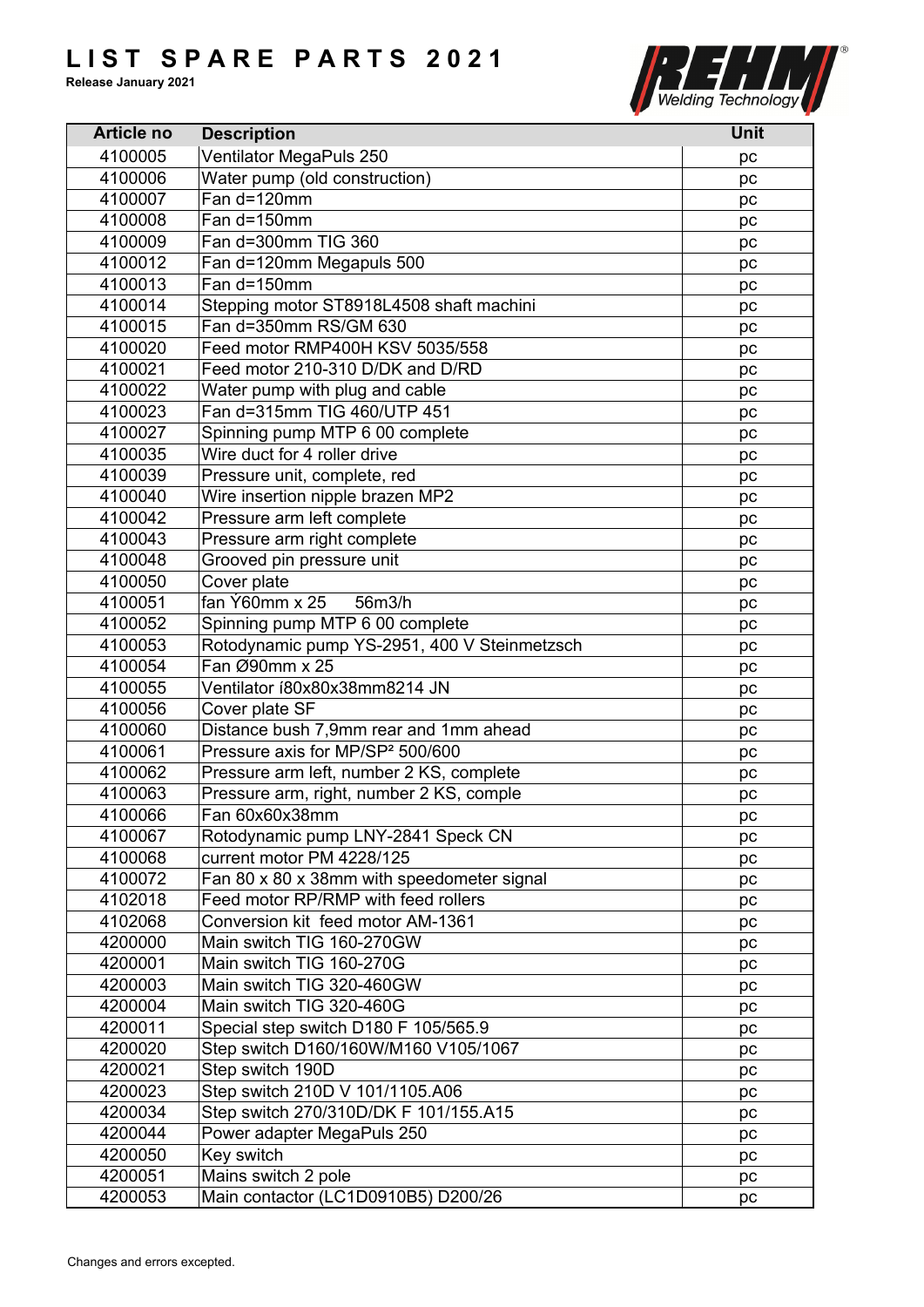

| <b>Article no</b> | <b>Description</b>                                      | <b>Unit</b> |
|-------------------|---------------------------------------------------------|-------------|
| 4200054           | Main contactor (LC1 D1210 B5) 210/2                     | рc          |
| 4200057           | Main contactor D5011 E5 RS600                           | pc          |
| 4200058           | Main contactor PSA65/R                                  | pc          |
| 4200059           | Main contactor PSA100                                   | рc          |
| 4200063           | Main contactor RS320R                                   | рc          |
| 4200073           | Magnetic valve 42V/48V 50/60Hz with grom                | pc          |
| 4200074           | Magnetic valve 24V DC for Inv. Pro 2x R1/               | pc          |
| 4200075           | Solenoid valve DC 24V 2x R1/4"                          | рc          |
| 4200077           | Switch handle GRT25 small                               | pc          |
| 4200080           | Switch handle GRT35 big                                 | pc          |
| 4200083           | Step switch fine RP560/562                              | рc          |
| 4200084           | Step switch coarse RP460/462                            | рc          |
| 4200085           | Main switch RP                                          | pc          |
| 4200090           | Sensor, weld current Megapuls 250                       | pc          |
| 4200091           | Step switch fine RP460/462                              | pc          |
| 4200092           | Step switch fine RP360/362                              |             |
| 4200093           | Step switch coarse RP560/562                            | pc          |
| 4200094           | Step switch coarse RP360/362                            | pc          |
|                   | Main switch RM black/black                              | pc          |
| 4200096           |                                                         | рc          |
| 4200097           | Step swich D260/RD250/320/350 Syn.                      | pc          |
| 4200099           | Step switch coarse RD320/RD350 Syn. 324                 | pc          |
| 4200100           | Step switch RD280/Syn.304                               | рc          |
| 4200101           | Step switch fine RD420/Syn. 424                         | рc          |
| 4200103           | Step switch coarse RD420/Syn. 424                       | pc          |
| 4200108           | Main contactor RD280/R                                  | pc          |
| 4200109           | Main contactor RD320/3                                  | рc          |
| 4200113           | Magnetic valve 42-48V/50Hz Syn case RTC                 | рc          |
| 4200114           | Magnetic valve 230V/50Hz Booster type 55                | pc          |
| 4200126           | Mains switch lighted 2 poles                            | рc          |
| 4200138           | Relais Type 62.83.8.048.0040                            | pc          |
| 4200140           | Step switch for RD 280, option 3x230V                   | pc          |
| 4200156           | Switch D1 small                                         | pc          |
| 4200157           | Switch handle D2 big-black                              | рc          |
| 4200159           | Main contactor 25A AC-1 48V 50/60Hz                     | pc          |
| 4200164           | Power supply CSS 150-48                                 | pc          |
| 4200166           | Relay spare part 6900367                                | pc          |
| 4200168           | Relay 24VDC, Findertyp 62.82.9.024.0300                 | рc          |
| 4200175           | Encoder Inkrementalgeber Inv Pro / T2                   | pc          |
| 4200177           | Gross stepping switch SYNERGIC.PRO <sup>2</sup> 600 for | pc          |
| 4200178           | Fine stepping switch SYNERGIC.PRO <sup>2</sup> 600      | рc          |
| 4200179           | Step switch, coarse, Synergic.Pro <sup>2</sup> 500      | рc          |
| 4200180           | Step switch, fine, Synergic. Pro <sup>2</sup> 500       | pc          |
| 4200182           | Relay 230V AC Finder 40.31.8.230.0000                   | pc          |
| 4200183           | Relay frame Finder 95.63 für 4200182                    | pc          |
| 4200184           | Retainer Finder 095.71 for 4200182                      | pc          |
| 4200193           | Solenoid valve DC 24V 2x R1/4" OLAB                     | pс          |
| 4200194           | Solenoid valve 24/48 DC-AC                              | рc          |
| 4200200           | Power supply 24-5Vdc FP1                                | рc          |
| 4200201           | Power supply 230VAC / 24VDC 2.2A                        | pc          |
| 4200202           | Solenoid valve 24VDC / 48VAC / 7.5W                     | pc          |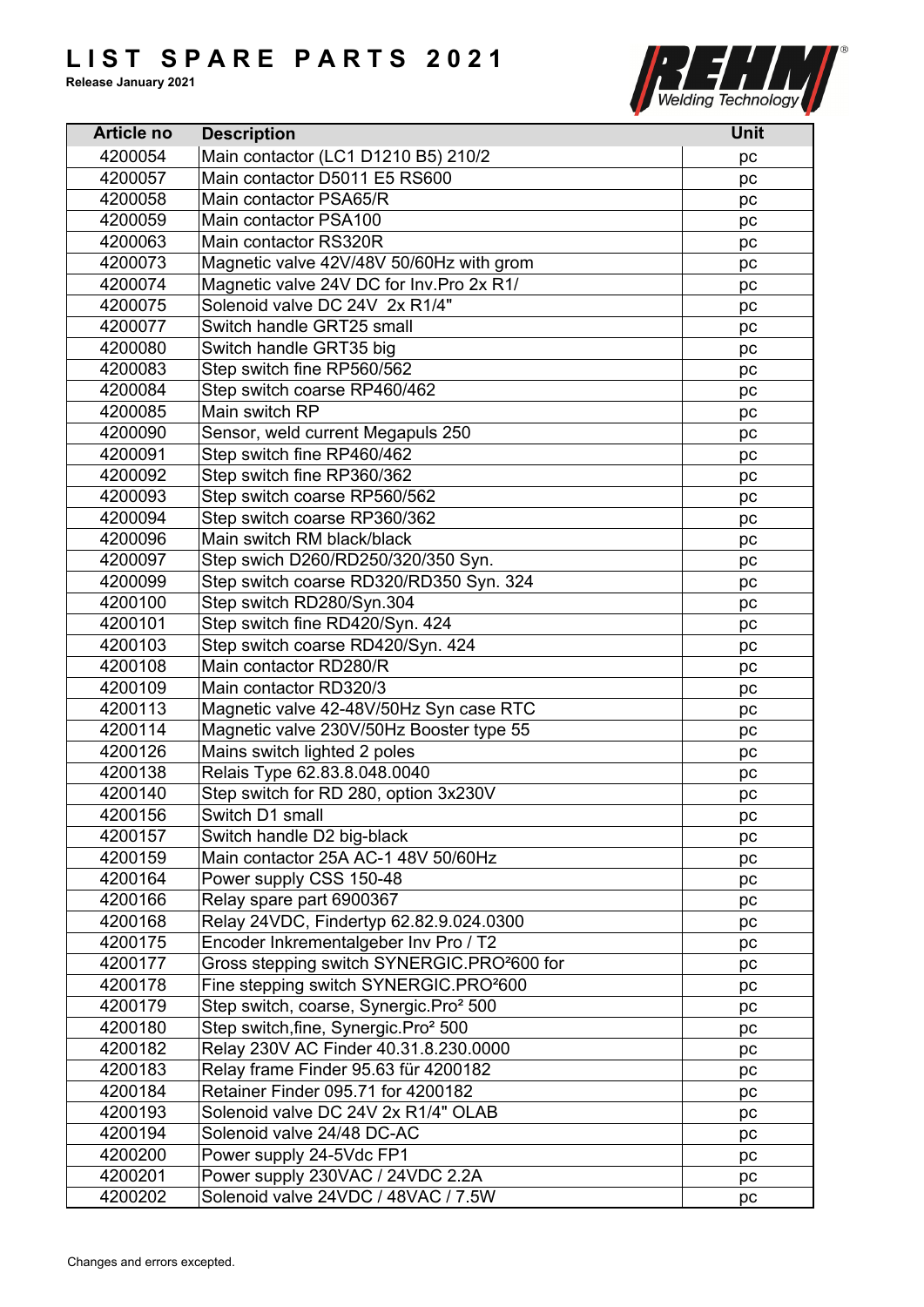

| <b>Article no</b> | <b>Description</b>                                                                                          | <b>Unit</b> |
|-------------------|-------------------------------------------------------------------------------------------------------------|-------------|
| 4200206           | Solenoid valve 24VDC / 48VAC / 7.5W plug nipple                                                             | pc          |
| 4202056           | E-Kit f. Hauptschütz LC1D40A SynPro <sup>2</sup> 600                                                        | pc          |
| 4202153           | E-Kit RTC Relais Finder 40.31.8.230.0000                                                                    | pc          |
| 4300000           | Cekon plug 16A                                                                                              | pc          |
| 4300001           | Mains switch CEE 32A                                                                                        | pc          |
| 4300005           | Tuchel connector 5 pole                                                                                     | pc          |
| 4300006           | Torch switch plug 7-poles complete                                                                          | pc          |
| 4300009           | Cable plug 17 pole + PE cable output ø 8-10                                                                 | pc          |
| 4300023           | Panel jack 35-50 M10                                                                                        | pc          |
| 4300030           | Remote control plug 19-poles                                                                                | pc          |
| 4300031           | Cover cap 17 for intermediate hoses                                                                         | pc          |
| 4300033           | Socket contact /016                                                                                         | рc          |
| 4300034           | 3+bushing contact CUZN                                                                                      | pc          |
| 4300036           | Pin contact C016 series                                                                                     | pc          |
| 4300037           | Pin contact                                                                                                 | pc          |
| 4300044           | Torch switch coupling 7-poles compl.                                                                        | pc          |
| 4300045           | Remote female connector 17-pin                                                                              | pc          |
| 4300046           | Remote control plug 17-poles complete                                                                       | pc          |
| 4300078           | Connector 4poles complete                                                                                   | pc          |
| 4300079           | torch switch plug 7-poles complete                                                                          | pc          |
| 4300080           | Cable plug 3+PE/bolted                                                                                      | pc          |
| 4300081           | Torch switch plug 4 poles complete                                                                          | рc          |
| 4300094           | Welding cable socket 50/70                                                                                  | pc          |
| 4300095           | Welding cable plug 70/95                                                                                    | pc          |
| 4300110           | Welding cable socket 35/50                                                                                  | pc          |
| 4300111           | Welding cable socket 95/120                                                                                 |             |
| 4300112           | Welding cable socket 10/25                                                                                  | pc          |
| 4300115           | Socket 9-pole                                                                                               | pc          |
| 4300116           | Welding cable socket 95/120                                                                                 | pc          |
| 4300118           | Installation socket EB 120 M16                                                                              | pc          |
| 4300122           | Panel jack EB 70 M12                                                                                        | pc          |
| 4300125           | Connector 7-pole / 5.08                                                                                     | pc          |
| 4300126           | Panel jack EB 70 M12 construction Reschk                                                                    | pc          |
| 4300127           | Connector 8-pole RM 5,08                                                                                    | pc          |
| 4300128           | Welding cable socket 35/50                                                                                  | pc          |
| 4300129           | Welding cable socket 50/70                                                                                  | pc          |
| 4300131           | Welding cable socket 70/95                                                                                  | рc<br>pc    |
| 4300132           | Panel plug 35/50                                                                                            |             |
| 4300133           | Dinse central connection DIX EC 2-980 RP                                                                    | pc          |
| 4300136           |                                                                                                             | pс          |
| 4300137           | Band contact pin 0,5-1,0mm <sup>2</sup> for C016-10<br>Band contact bush 0,5-1,0 mm <sup>2</sup> for CO16-1 | pc          |
| 4300138           | Panel plug 50/70                                                                                            | pc          |
| 4300139           | Plug 17 poles for intermediate hose asse                                                                    | pc          |
|                   |                                                                                                             | pc          |
| 4300140           | Coupling 17-poles for intermediate hose                                                                     | pс          |
| 4300141           | Panel plug 17 pole intermediate hose ass                                                                    | pc          |
| 4300161           | Dinse central connection DIX EC 2-998 D1                                                                    | рc          |
| 4300162           | Male connector 7poles                                                                                       | pc          |
| 4300202           | Welding cable socket 50-70                                                                                  | pc          |
| 4300218           | Locking cap for remote socket                                                                               | pc          |
| 4300240           | Panel jack 10-25mm <sup>2</sup>                                                                             | pc          |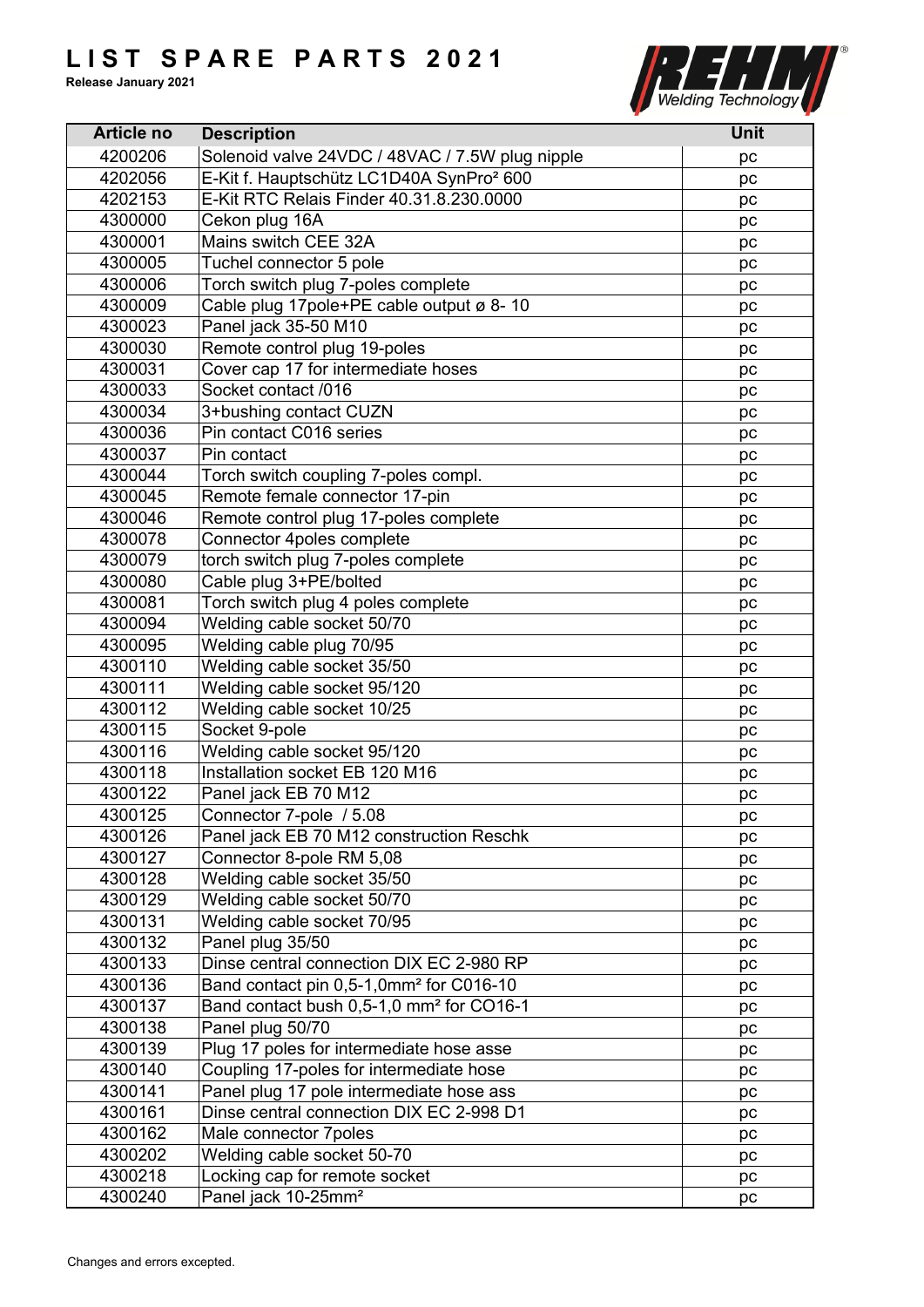

| <b>Article no</b> | <b>Description</b>                                       | Unit      |
|-------------------|----------------------------------------------------------|-----------|
| 4300243           | Welding cable socket 10-25mm <sup>2</sup>                | pc        |
| 4300255           | Device connector Clipper CL1P2100 9-pin                  | pc        |
| 4300256           | Crimp contact male CF16PC10RF                            | рc        |
| 4300257           | Strain relief                                            | pc        |
| 4300301           | Multipoint connector 16 pol. Syn.324-504                 | рc        |
| 4300302           | Receptacle 16pole                                        | pc        |
| 4300303           | Mounting case 16/20 Synergic 324-504                     | pc        |
| 4300304           | Flange socket 16/20F Synergic 324-504                    | pc        |
| 4300341           | Socket EB 25-50 M10 SW21                                 | рc        |
| 4300342           | Socket EB 70 M12 SW24                                    | pc        |
| 4300348           | Direct connector 4 pole RM 2,5 0,22qmm MFMP              | рc        |
| 4300349           | Plug connector 12 pin RM 2,5 MFMP 7238-0                 | рc        |
| 4300350           | Direct connector 6 pole RM 5,0 MFMP 7262-006             | pc        |
| 4300351           | Direct connector 4 pole RM 5,0 MFMP 7262-004             | pc        |
| 4300352           | Plug connector 10 pin RM 2,5 MFMP 7238-0                 | pc        |
| 4300354           | Plug connector 6 pin RM 2,5 MFMP 7238-00                 | pc        |
| 4300355           | Plug connector 4 pin RM 2,5 MFMP 7238-00                 |           |
| 4300356           | Plug connector 8 pin RM 5,0 MFMP 7262-00                 | pc        |
|                   |                                                          | pc        |
| 4300357           | Flange socket S.690 12-pole for PushPull                 | рc        |
| 4300358           | Cable Plug S 690 12 pol.                                 | pc        |
| 4300363           | Cable plug 12-pole                                       | pc        |
| 4300364           | Pin contact single contact                               | рc        |
| 4300365           | Pin contact AWG24-20                                     | pc        |
| 4300366           | Panel-mount socket 12 pole without crimp contact         | pc        |
| 4300370           | Socket contact                                           | pc        |
| 4300371           | Socket contact AWG24-20                                  | рc        |
| 4300372           | Cable plug 7-pole                                        | рc        |
| 4300375           | Pin contact single contact                               | pc        |
| 4300376           | Coupling socket 7pole without crimp contacts             | pc        |
| 4300377           | Coupling socket 12pole without crimp contacts            | рc        |
| 4300381           | Socket contact 0.5-1.5 mm <sup>2</sup> long              | pc        |
| 4300383           | Pin contacts 0.35-0.5mm <sup>2</sup> VE / 2000 17p       | pc        |
| 4300384           | Cable plug 10-pole for Panther 200                       | рc        |
| 4300385           | Panel-mount socket 10 pole for Panther 200               | pc        |
| 4300387           | Socket red                                               | pc        |
| 4300388           | Socket black                                             | pc        |
| 4300389           | Socket 4-pole BLZ 7.62/04                                | рc        |
| 4300390           | Receptacle 4pole MKFL 13264-6-0-404                      | pc        |
| 4300391           | Cable plug male 19pole                                   | pc        |
| 4300392           | Female 19-pole cable socket                              | pc        |
| 4300394           | Cable extension socket, female, 19-pole                  | pc        |
| 4300396           | Socket female 19pole                                     | pc        |
| 4300397           | Pin contacts 0,32-0,5mm <sup>2</sup> single for 19pole   | рc        |
| 4300398           | Pin contacts 0,32-0,5mm <sup>2</sup> VE/ 3T for 19pole   | <b>RO</b> |
| 4300399           | Pin contacts 0.5-1.0mm <sup>2</sup> single for 19p       | pc        |
| 4300400           | Socket contacts 0.32-0.5mm <sup>2</sup> single for 19p   | pc        |
| 4300401           | Socket contact 0,32-0,5mm <sup>2</sup> VE/3T for 19 pole | pc        |
| 4300403           | Sealing cap for cable connector size 14                  | pc        |
| 4300404           | Yellow color ring for 19-pin cable connector.            | pc        |
| 4300405           | Closing cap for device socket size 14                    | pc        |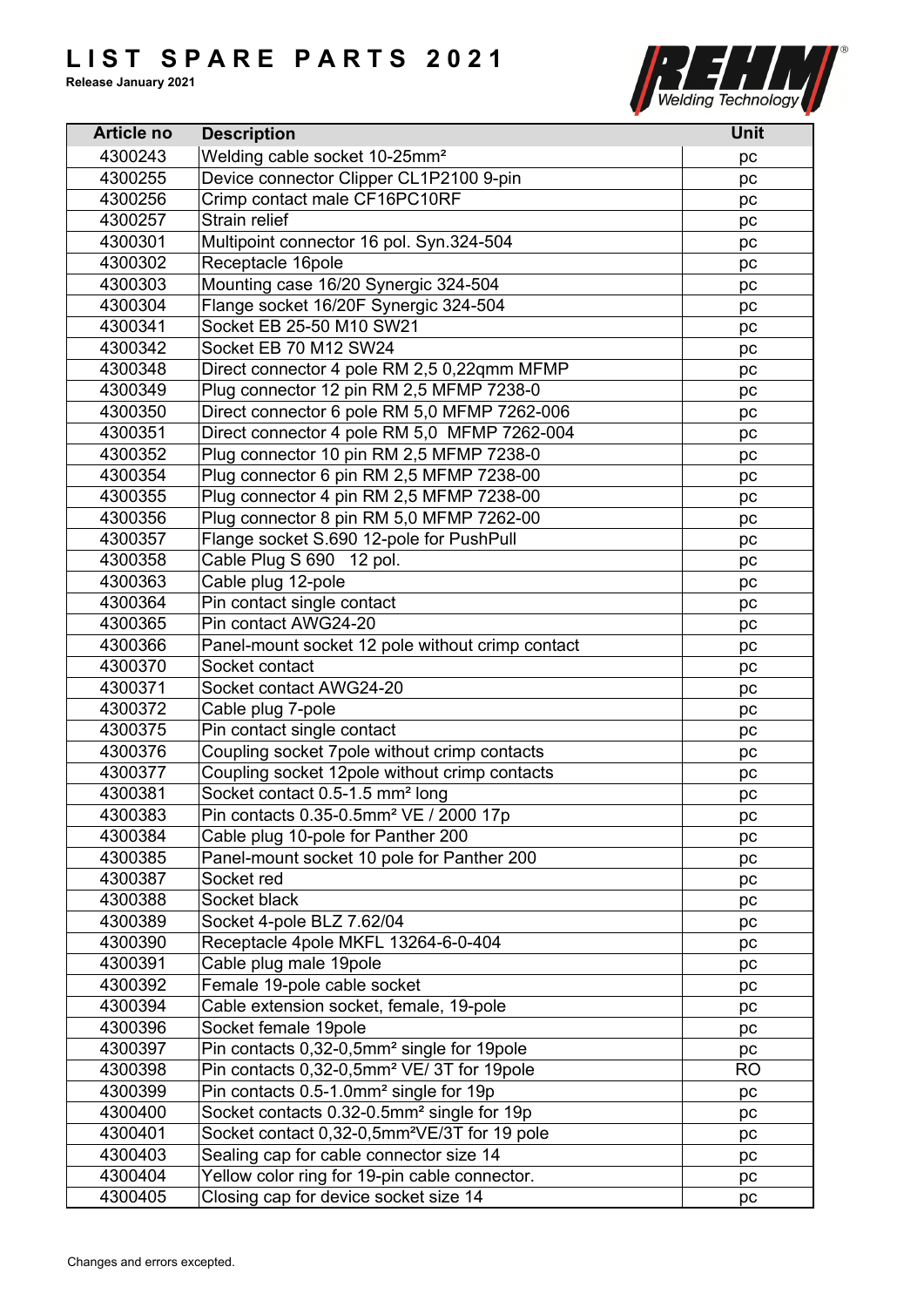

| <b>Article no</b> | <b>Description</b>                                       | <b>Unit</b> |
|-------------------|----------------------------------------------------------|-------------|
| 4300406           | Yellow color ring for 19-pole device socket.             | pc          |
| 4300407           | Crimping tool grip                                       | pc          |
| 4300409           | Crimping tool head 0.5-1.0mm <sup>2</sup> for 19pole.    | pc          |
| 4300410           | Crimping tool head 0,12-0,5mm <sup>2</sup> for 19pole    | pc          |
| 4300411           | Tripping tool for 19-pin.                                | pc          |
| 4300412           | 12-pin cable connector                                   | pc          |
| 4300413           | cable connector, 12-pin                                  | pc          |
| 4300414           | Cable extension male connector 12 pole                   | pc          |
| 4300415           | Cable extension female connector 12 pole                 | pc          |
| 4300416           | Male connector, 12-pole                                  | pc          |
| 4300417           | Device socket female 12-pin                              | pc          |
| 4300423           | Socket contacts 0.32-0.5mm <sup>2</sup> VE / 3T for 12p  | pc          |
| 4300425           | Socket contacts 0.75-1.5mm <sup>2</sup> VE / 3T for12p   | pc          |
| 4300429           | Socket T2 35-50 M10 screw SW5/17                         | pc          |
| 4300430           | Color ring green for 12-pole cable connector.            | pc          |
| 4300434           | Crimping tool head 0.12-0.5mm <sup>2</sup> for 12pole.   | pc          |
| 4300435           | Crimping tool head 0.75-1.5mm <sup>2</sup> for 12pole.   | pc          |
| 4300441           | Pin contacts 0,12-0,25mm <sup>2</sup> single for 19pole  | pc          |
| 4300442           | Pin contacts 0,12-0,25mm <sup>2</sup> VE/3T for 19pole   | pc          |
| 4300454           | Socket 6pole + PE/Crimp with electrical contacts         | pc          |
| 4300459           | Cable socket 5pole                                       | pc          |
| 4300463           | 19pole plug SET torch WIG DU air-cooled                  | pc          |
| 4300464           | 19pole plug SET torch WIG DU water-cooled                | рc          |
| 4300479           | Solder contact 0.32-0.5mm <sup>2</sup> (socket) VE / 3T  | pc          |
| 4300481           | UNIT SOCKET 8 + PE / GR1                                 | pc          |
| 4300483           | Spring clip for 10-pole connector.                       | pc          |
| 4300515           | Connector block flat receptacles. 6.3x0.8                | рc          |
| 4300620           | Male cable connector, 19-pole standard                   | pc          |
| 4300621           | Device socket (female) 19-pole standard                  | pc          |
| 4300622           | Cable extension B. female. 19-pole standard              | pc          |
| 4300623           | Color ring red for 19-pole cable connector.              | pc          |
| 4300624           | Color ring red for 19-pole device socket                 | pc          |
| 4300625           | 7pole circular connector solder.                         | pc          |
| 4300626           | Spring housing 12-pole 0.12-0.5mm <sup>2</sup> MKFL13272 |             |
| 4302412           | E-part male 12-pole cable connector                      | рc<br>pc    |
| 4302413           | E-part female cable connector, 12-pole                   | pc          |
| 4400006           | Signal lamp green                                        | pc          |
| 4500035           | Ferrite core 20/10/7 N30                                 |             |
| 4700035           | Rotary Transformator 3A 0 - 50 V                         | pc          |
| 4700052           | Transformer TIG 200-460, RTC                             | pc          |
| 4700077           | Transformer 411-5320 RP/RM                               | pc          |
| 4700105           | Transformer D130-RD250                                   | pc          |
| 4700134           | Control transformator WK MP 250, I-TIG                   | pc          |
| 4700284           | Transformer 411-4715 for circuit board                   | pc          |
| 4700287           | Transformer MP2 water-cooled                             | pc          |
| 4700308           | PFC choke for TIGER 210/Booster                          | pc          |
|                   |                                                          | pc          |
| 4700325           | Transformer Syn.Pro <sup>2</sup> 300 EI250/62            | pc          |
| 4700331           | Choke Syn.Pro <sup>2</sup> 170 rod-shaped core 36/36     | pc          |
| 4700332           | Choke Syn.Pro <sup>2</sup> 190 rod-shaped core 36/36     | pc          |
| 4700333           | Choke Syn.Pro <sup>2</sup> 230 rod-shaped core 44/46     | pc          |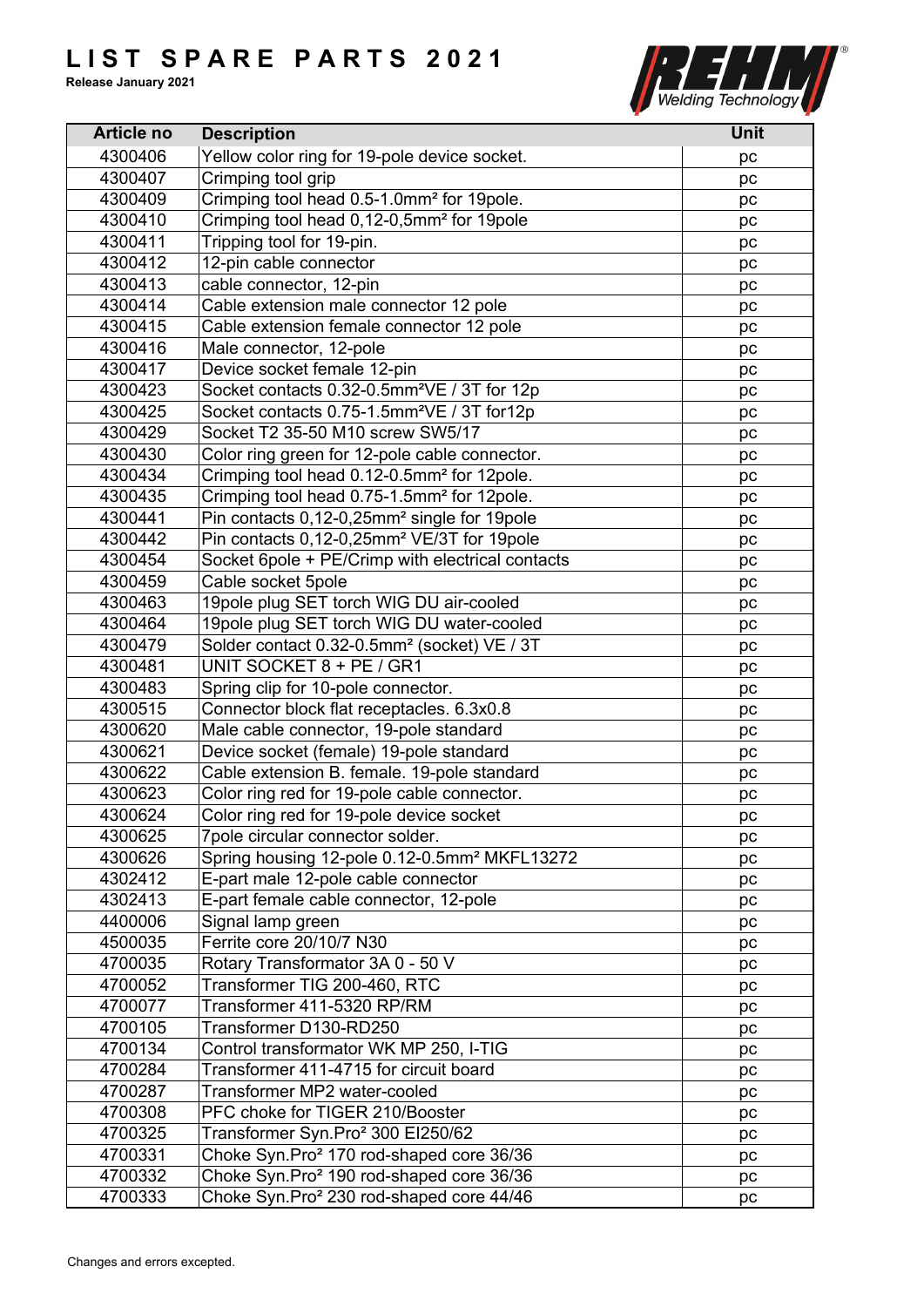

| <b>Article no</b> | <b>Description</b>                                       | <b>Unit</b> |
|-------------------|----------------------------------------------------------|-------------|
| 4700334           | Choke Syn.Pro <sup>2</sup> 280 rod-shaped core 44/46     | pc          |
| 4700337           | Choke Syn.Pro <sup>2</sup> 350 Ul120/56                  | pc          |
| 4700338           | Choke Syn.Pro <sup>2</sup> 450 Ul132/56                  | pc          |
| 4700356           | Choke Syn.Pro <sup>2</sup> 310-4 UI105-40, m. Fußw       | pc          |
| 4700357           | Choke Syn.Pro <sup>2</sup> 250-4 Ul120-36                | pc          |
| 4700358           | Choke Syn.Pro <sup>2</sup> 300-4 UI120-36                | pc          |
| 4700360           | Transformer for Synergic.Pro 350-450                     | pc          |
| 4700361           | Transformer RTC 60 400/525V                              | pc          |
| 4700362           | Transformer RTC 100 400/525V                             | pc          |
| 4700363           | Transformer RTC 150 400/525V                             | pc          |
| 4700370           | Choke Mega.Arc 350/450 existing out of 2                 | рc          |
| 4700371           | <b>Transformer Mega.Arc</b>                              | pc          |
| 4700375           | HF-transformer Invertig.Pro 280                          | pc          |
| 4700376           | HF-transformer Invertig.Pro 450                          | pc          |
| 4700379           | HF-choke InvPro 240-450                                  |             |
| 4700390           | Control transformer for Synergic.Pro 600                 | pc          |
|                   | HF-transformer Booster.Pro 250/320                       | pc          |
| 4700395           |                                                          | pc          |
| 4700400           | Transformer 8:2 1-phase Tiger T2                         | pc          |
| 4700404           | PFC-Inductor                                             | pc          |
| 4700407           | T2 high voltage ignition transformer                     | pc          |
| 4700408           | Choke 100µH 5,4A                                         | pc          |
| 4700411           | Transformer 250-300 FP1                                  | pc          |
| 4700412           | Choke PFC 250 + 300 FP1                                  | pc          |
| 4700415           | Transformer 7:2 1-Phasig Tiger T2 180A                   | pc          |
| 4700416           | Current transformer 500A FP1                             | pc          |
| 4700428           | Transformer 350-450 FP1                                  | pc          |
| 4700429           | Chocke 450 FP1                                           | pc          |
| 4700430           | Autotransformer prim.460Vsec.230V                        | pc          |
| 4700431           | Isolating transformer prim 400VAC sec 36VAC              | pc          |
| 4750320           | Main transformer Synergic.Pro2 170-2 connected           | pc          |
| 4750321           | Main transformer Synergic.Pro2 190-2 connected           | pc          |
| 4750322           | Main transformer Synergic.Pro2 230-2                     | pc          |
| 4750323           | Main transformer Synergic.Pro2 280-2 connected           | pc          |
| 4750324           | Main transformer Synergic.Pro2 250-4 connected           | pc          |
| 4750325           | Main transformer SynergicPro2 300-4 connected            | pc          |
| 4750326           | Transformer Syn.Pro <sup>2</sup> 350 EI250/82, connected | pc          |
| 4750327           | Main transformer Synergic Pro2 450-4 connected           | pc          |
| 4750328           | Main transformer SynergicPro2 310-4 connected            | pc          |
| 4750422           | Transformer MPF EI250-82 380-430A connected              | pc          |
| 5000002           | Potentiometer P1 for main board 690520                   | pc          |
| 5000050           | <b>PTC B750</b>                                          | pc          |
| 5000119           | Resistor 22 ohm 1/4W                                     | pc          |
| 5000121           | Resistor 1,2 ohm 1/4W                                    | pc          |
| 5000122           | Resistor 1 K ohm 1/4W                                    | pc          |
| 5000130           | NTC B57236-S0500-M wired                                 | pc          |
| 5000152           | Variable resistor 6,8 U 30 W                             | pc          |
| 5000153           | Variable resistor 10 U 30 W                              | pc          |
| 5000154           | Variable resistor 6,8 U 60 W                             | pc          |
| 5000174           | Resistor 10 U 11 W                                       | pc          |
| 5000175           | Resistor 33 U 11 W 10%                                   | pc          |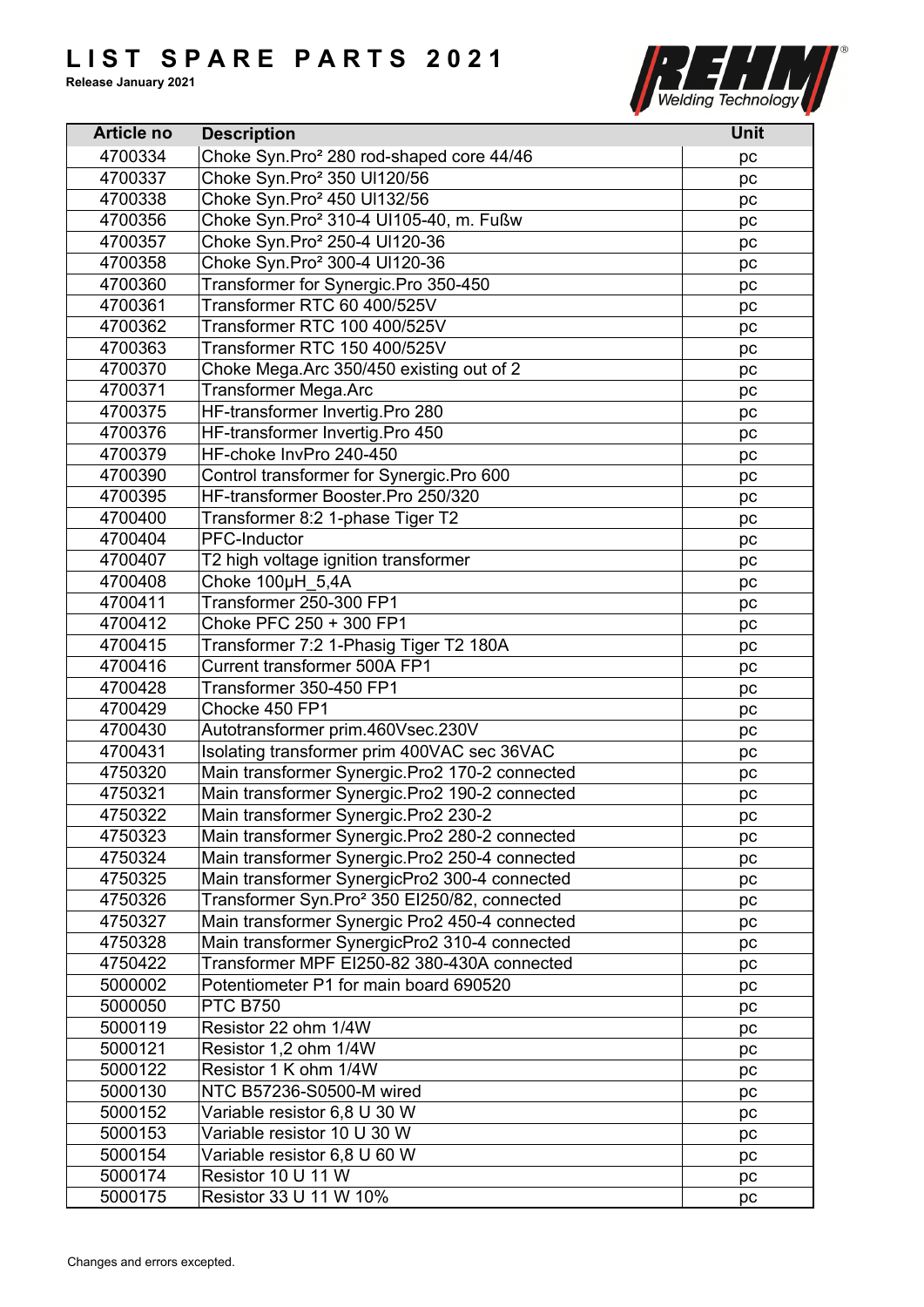

| <b>Article no</b> | <b>Description</b>                       | <b>Unit</b> |
|-------------------|------------------------------------------|-------------|
| 5000178           | Resistor 4,7 ohm 11 W 10%                | рc          |
| 5000179           | Potentiometre 10k Ohm 12mm               | pc          |
| 5000180           | Resistor 1,0K 11 W 10%                   | pc          |
| 5000202           | Angle of rotation control for remote con | pc          |
| 5000215           | potentiometer WP162KCM-09-15F1-10K-20%-L | pc          |
| 5000223           | <b>Resistor 6R8 17W 10%</b>              | pc          |
| 5000224           | Potentiometer ABW1-10k-LIN 4W            | pc          |
| 5000228           | Wire resistance HYBRID 4000 M 10R / 50   | рc          |
| 5000229           | Chassis resistor 4R7 / 50 W 1%           | pc          |
| 5000230           | Potentiometer 10 KA/6 mm M10x12          | pc          |
| 5000231           | Potentiometer 10 KA/6mm M10x8            | pc          |
| 5000234           | Potentiometer 10 KA PC-16 SV10IP19-103A2 | pc          |
| 5000236           | Potentiometer with switch SDIP11M10AV    | pc          |
| 5000237           | Lorlin switch CK-1092 7,5mm              | pc          |
| 5000238           | Lorlin switch CK-3506                    | рc          |
| 5000258           | Resistor 15R 30W Bourns PWR221T-30       | pc          |
| 5000261           | Potentiometer PC16/10K SDI               | pc          |
| 5000262           | Incremental encoder ECW1J-B24-BC0024     | pc          |
| 5000265           | 1k $\Omega$ /2W, 5% metal film resistor  | pc          |
| 5000302           | Resistor 10K/2W 1% metal film axial      | pc          |
| 5100008           | Pilot arc resistor L2-2,5 Ohm RTC        | pc          |
| 5200108           | Elko 2200uF/80V axial wired              | pc          |
| 5200118           | Elko 470uF/400 standing                  | pc          |
| 5200230           | Incremental encoder Tiger 170/210 AC/DC  | pc          |
| 5300032           | Main rectifier 181 W D160/180            | pc          |
| 5300033           | Main rectifier 201 D 190D                | рc          |
| 5300034           | Main rectifier 261 D D20/26 RD22/25      | pc          |
| 5300035           | Main rectifier 331 D RD280, 270/310      | pc          |
| 5300036           | Main rectifier 401 D RS320/RP362         | pc          |
| 5300037           | Main rectifier 501 D RD42/TIG32-46       | pc          |
| 5300038           | Main rectifier 601 D RS500/RP562         | pc          |
| 5300039           | Main rectifier 701 D RS600               | pc          |
| 5300040           | Main rectifier 5711 PSA100/150-RT        | рc          |
| 5300049           | Main rectifier 361 D RD320/350 330 D     | pc          |
| 5300052           | Main rectifier TIG 230 G/GW              | pc          |
| 5300053           | Main rectifier Synergic                  | pc          |
| 5300054           | Main rectifier 5300054 RTC60             | pc          |
| 5300055           | Main rectifier 5300055 160W/180C         | pc          |
| 5300061           | Rectifier diode STTH20002TV              | pc          |
| 5300080           | <b>Current sensor Current Transducer</b> | pc          |
| 5300082           | Main Stud rectifier                      | pc          |
| 5500028           | Display 4.3 "DLC0430NZG TFT              | pc          |
| 6600021           | Thermo switch                            | pc          |
| 6600022           | Pressure switch 3.5 bar                  | pc          |
| 6600023           | Pressure switch 5.0 bar                  | pc          |
| 6600024           | Pressure button sw.0,1-1,0 bar           | pc          |
| 6600026           | Socket for fuses                         | pc          |
| 6600027           | FEF fuse holder                          | pc          |
| 6600031           | G-fuse 2AmT                              | pc          |
| 6600041           | Fuse 1A Wickmann 19356                   | pc          |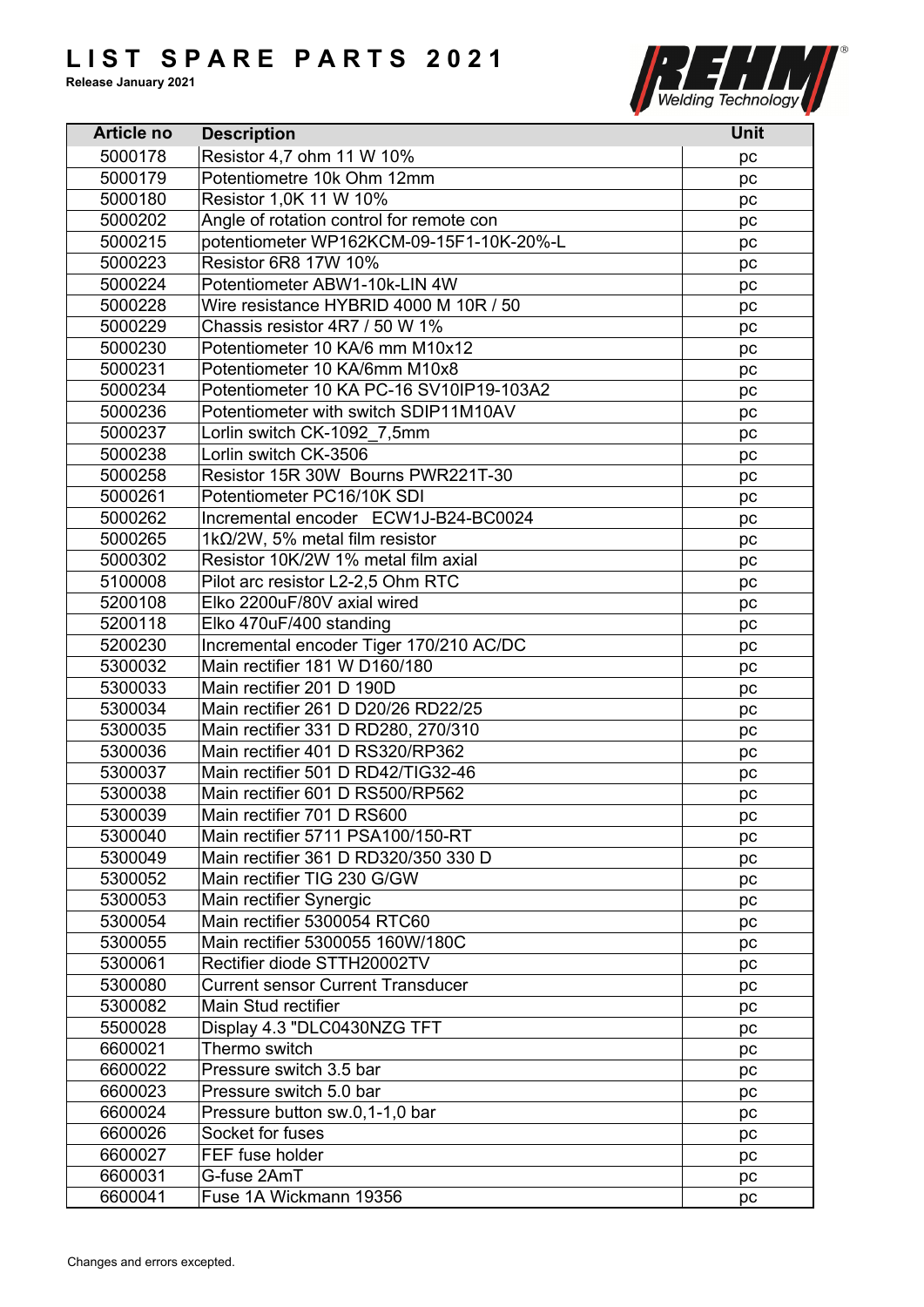

| <b>Article no</b> | <b>Description</b>                          | <b>Unit</b> |
|-------------------|---------------------------------------------|-------------|
| 6600042           | Fuse 2A                                     | pc          |
| 6600043           | Fuse 4A/500 V 32x6,3mm                      | pc          |
| 6600046           | Fuse 6,3A 6,3x32mm                          | pc          |
| 6600049           | Thermal sensor L01-080.05.300               | pc          |
| 6600050           | Fuse holder print 6,3x32mm                  | pc          |
| 6600051           | Thermal sensor LK1.060.05.0300/0300         | pc          |
| 6600052           | Fuse holder print 5x20 mm                   | pc          |
| 6600053           | Fuse 250mA 6,3x32mm                         | pc          |
| 6600054           | Fuse 400mA 6,3x32mm                         | pc          |
| 6600055           | Thermo keeper                               | pc          |
| 6600056           | Fuse link 1.6A / 500V slow 6.3x32           | pc          |
| 6600061           | Sicherungshalter inline 250V 15A            | pc          |
| 6700033           | Shunt 500A/75mV MegaPuls                    | pc          |
| 6900002           | Control 2T/4T 210D-310DK                    | pc          |
| 6900003           | Control 2T/4T/PI 210D-310DK                 |             |
| 6900004           | <b>Control RS</b>                           | pc          |
|                   |                                             | pc          |
| 6900006           | Control PSA 41                              | pc          |
| 6900007           | Control PSA 40                              | pc          |
| 6900008           | Control PSA 65-150                          | pc          |
| 6900009           | Control PI 160W/180C/190D                   | pc          |
| 6900010           | <b>Control PKK</b>                          | pc          |
| 6900021           | Ignition device GW1 for TIG 160G/160-460    | pc          |
| 6900024           | Digital display for RP machines             | pc          |
| 6900045           | Front circuit board RP                      | pc          |
| 6900048           | Ignition device ZETRONIC for PSA 65-150     | pc          |
| 6900078           | Front circuit board TIG 160/200/230GW       | pc          |
| 6900079           | Front circuit board TIG 270GW               | pc          |
| 6900083           | Front circuit board RTC                     | pc          |
| 6900121           | Incremental encoder for TIG 170/210         | pc          |
| 6900122           | Keyboard for TIG                            | pc          |
| 6900133           | Control assembly 3 in exchange              | pс          |
| 6900134           | Net filter 170/210 G/GW                     | pc          |
| 6900135           | Power filter 2 with start-up wiring         | pc          |
| 6900150           | Control for water cooled machine RWK        | рc          |
| 6900194           | Ignition device TIG 170/210 GW              | pc          |
| 6900195           | Mains filter for EMV                        | pc          |
| 6900196           | Ignition device TIG 170-210 G EGT SIG 3.    | pc          |
| 6900272           | Front circuit board WI-1/-2/-3 AC/DC Mul    | pc          |
| 6900273           | Front circuit board WI-1/-2/-3 DC Multil    | pc          |
| 6900285           | Interference board WIG / RTC for air-cooled | pc          |
| 6900320           | BDE M16                                     | pc          |
| 6900322           | Line filter MEGA.PULS                       | pc          |
| 6900325           | Control unit material / wire gas            | рc          |
| 6900385           | Ignition device Tiger                       | рc          |
| 6900392           | Module IXYS VBH 40-05B                      | pc          |
| 6900545           | <b>EMC board Mega.Arc</b>                   | pc          |
| 6900549           | <b>Control MEGA.ARC</b>                     | рc          |
| 6900558           | User Interface MEGA.ARC <sup>2</sup>        | pc          |
| 6900559           | board Steuerung MEGA.ARC <sup>2</sup>       | pc          |
| 6900560           | Display board I-TIG conventional            | pc          |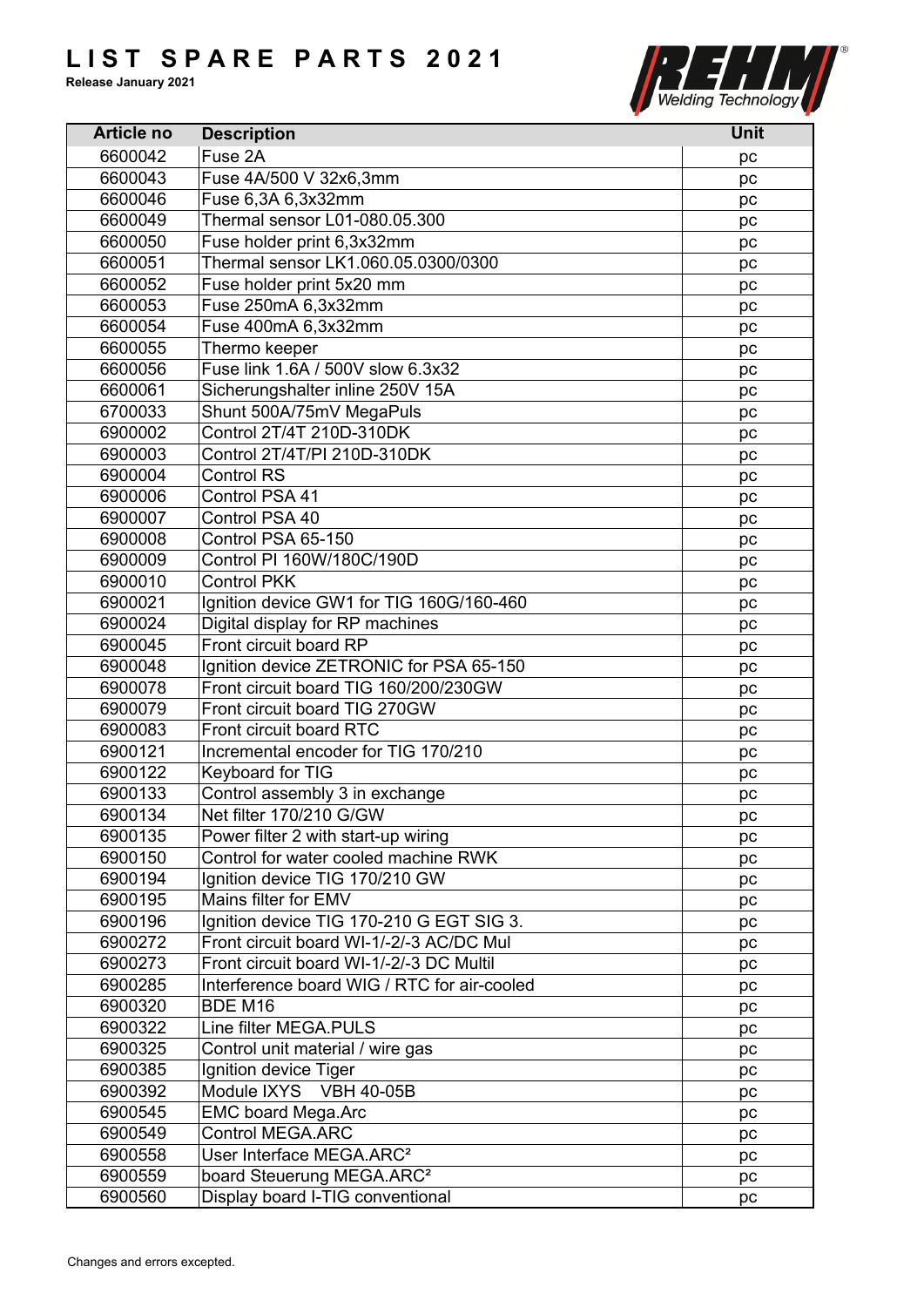

| <b>Article no</b> | <b>Description</b>                                | Unit |
|-------------------|---------------------------------------------------|------|
| 6900561           | Digital operation Invertig.Pro                    | pc   |
| 6900566           | Remote control Invertig.Pro                       | pc   |
| 6900568           | <b>BDE IP dig</b>                                 | pc   |
| 6900570           | Mainboard 280Al-TIG                               | pc   |
| 6900574           | Main board 450 Al-TIG                             | pc   |
| 6900576           | IMS-power unit-TIG 240/280                        | pc   |
| 6900577           | <b>IMS board TIG</b>                              | pc   |
| 6900578           | <b>PFC-IMS</b>                                    | pc   |
| 6900590           | <b>Control AC-board</b><br>I-TIG                  | pc   |
| 6900592           | AC-interference board Inv.Pro                     | pc   |
| 6900595           | <b>IMS-board AC-switch I-TIG</b>                  | pc   |
| 6900597           | IMS-board AC-switch 450A Inv. Pro                 | pc   |
| 6900599           | Inv.Pro TFT-Display 7" ET0700G0DM6                | pc   |
| 6900602           | Interference board I-TIG                          | pc   |
| 6900603           | Power adapter I-TIG                               | рc   |
| 6900606           | Ignition device board I-TIG                       | pc   |
| 6900615           | Control power adapter WK ITIG                     | pc   |
| 6900620           | Push-pull-board                                   | pc   |
| 6900665           | Control 2T/4T/PI Synergic.Pro <sup>2</sup>        | pc   |
| 6900667           | Control label SynPro2                             | pc   |
| 6900741           | main board Tiger2 no PFC 180A                     | pc   |
| 6900743           | HP <sub>B2</sub>                                  | pc   |
| 6900745           | main board Tiger2 PFC 230A                        | pc   |
| 6900749           | IMS AC Schalter 180A                              | pc   |
| 6900750           | IMS Primär                                        | pc   |
| 6900753           | IMS GI sek T3                                     | pc   |
| 6900754           | IMS AC Schalter 230A                              | pc   |
| 6900755           | <b>AC Schalter Steuerung</b>                      | pc   |
| 6900759           | IMS <sub>B2</sub>                                 | pc   |
| 6900760           | <b>User Interface TIGER2</b>                      | pc   |
| 6900765           | ignition device Tiger2                            | pс   |
| 6900775           | NT <sub>T3</sub>                                  | pc   |
| 6900778           | BDE T <sub>3</sub>                                | рc   |
| 6902028           | Control board WIG1 complete PALs spare part       | pc   |
| 6902032           | Transistor control WIG kpl m.P spare part         | pc   |
| 6902046           | Case board spare part                             | pc   |
| 6902061           | Case board RMP painted spare part                 | рc   |
| 6902065           | Choke changeover RP painted                       | pc   |
| 6902070           | Control 2T/4T/PI D130-RD420 spare part            | pc   |
| 6902071           | Control 2T D130-D260 with pot knob spare part     | рc   |
| 6902072           | Control 2T/4T RD220-RD420 spare part              | pc   |
| 6902107           | CONTROL RP 362 SPARE PART                         |      |
| 6902108           | CONTROL RP 462 SPARE PART                         | pc   |
| 6902109           | CONTROL RP 562 SPARE PART                         | pc   |
| 6902115           | Control RTC assembled with PAL spare part         | рc   |
|                   |                                                   | рc   |
| 6902116           | Control RMP 450 complete with PAL spare part      | pc   |
| 6902139           | Display LCD 240x128YL#24012- painted              | pc   |
| 6902155           | Control water cooling Tiger plastic spare part    | pc   |
| 6902157           | Control water cooling Tiger plastic Kr spare part | pc   |
| 6902250           | Control adjustment WI-2/-3 spare part             | pc   |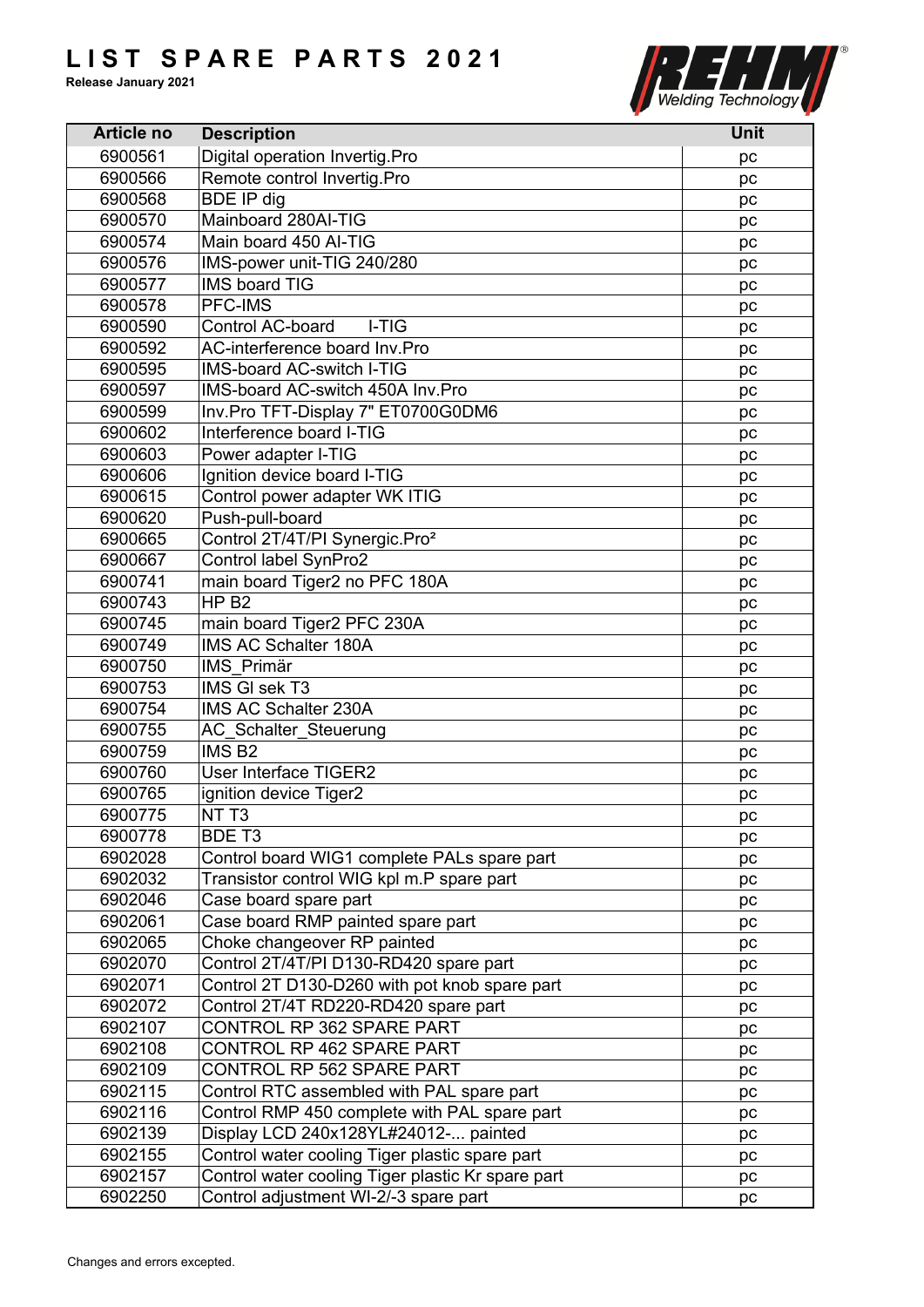

| <b>Article no</b>  | <b>Description</b>                                                        | <b>Unit</b> |
|--------------------|---------------------------------------------------------------------------|-------------|
| 6902251            | Control 2T/4/ MIG-MAG                                                     | рc          |
| 6902277            | Interference board WIG 260 water-cooled painted                           | pc          |
| 6902300            | MegaPuls 2<br>Control board                                               | pc          |
| 6902310            | Motor board MegaPuls full assembled spare part                            | рc          |
| 6902320            | OCM conventional operation Meg spare part                                 | pc          |
| 6902342            | DC / DC converter Booster/TIGER 210 painted                               | pc          |
| 6902343            | Process card MEGA.PULS FOCUS spare part                                   | pc          |
| 6902344            | Process card MEGA.PULSFOCUS CrNi spare part                               | рc          |
| 6902367            | Start-up/EMV-PCB Booster/Tiger210 painted                                 | pc          |
| 6902378            | Control board Tiger 170 DC painted                                        | pc          |
| 6902381            | Ignition device board TIGER170/210/AC/DC painted                          | pc          |
| 6902396            | Interference board Booster.Pro 170 with solder strap                      | рc          |
| 6902411            | Interference board Tiger 170 for Blech painted                            | pc          |
| 6902413            | Interference board Tiger 170 / 210AC/DC painted                           | pc          |
| 6902450            | Mainboard Booster/Tiger 170 painted                                       | pc          |
| 6902476            | Control board Tiger auto. 170/210 painted                                 | pc          |
| 6902485            | PWM-controller for mainboard Alpha painted                                | pc          |
| 6902495            | Control board brandlabel Alpha painted                                    | pc          |
| 6902497            | Control board brandlabel Alpha painted                                    | pc          |
| 6902528            | Inverter control PCB MegaPuls250 spare part                               | pc          |
| 6902660            | Control 2T/4T/PI Synergic.Pro                                             | pc          |
| 6902754            | E-part set IMS AC 230 T3                                                  | рc          |
| 6902775            | E-PART PSU T2 - M for 6900775                                             |             |
| 6902778            | Control board T3 and T3B E-part                                           | рc<br>pc    |
| 6911003            | Control TIG 210 AC/DC complete                                            |             |
| 6911004            | Control TIG 170 DC digital complete                                       | pc          |
| 6911008            | Control TIG 260DC complete                                                | рc          |
| 6911009            | Control TIG 260 AC/DC complete                                            | pc          |
| 6911010            | Control TIG 330 DC complete                                               | pc          |
| 6911011            | Control TIG 330 AC/DC complete                                            | pc          |
| 6911012            | Control TIG 260DC digital complete                                        | pc          |
|                    | Control TIG 260 AC/DC digital complete                                    | pc          |
| 6911013<br>6911014 | Control TIG 330 DC digital complete                                       | pc          |
| 6911015            | Control TIG 330 AC/DC digital complete                                    | рc          |
| 6911019            | Control TIG 400 AC/DC digital complete                                    | pc          |
| 6990001            |                                                                           | pc          |
|                    | Programming tool for INVERTIG.PRO<br>Programming tool STM32 Tiger Digital | pc          |
| 6990002            | Programming tool main board T2 / T3                                       | рc          |
| 6990003            |                                                                           | pc          |
| 6990004            | Programming tool USB to CAN & Re-Set & DiagSW<br>Antifreeze mixture RCL   | pc          |
| 7000000            |                                                                           | L           |
| 7000025            | Cable lubricant (Kabelgliss) 400ml                                        | pc          |
| 7002049            | E-part set EPUTEX adhesive                                                | pc          |
| 7302383            | Operating film Vertigo Digi. 180/230 filter                               | pc          |
| 7500265            | hose pack 1,4m long MP air cooled                                         | pc          |
| 7500266            | hose pack 5m long MP 300-500                                              | pc          |
| 7500267            | hose pack 10m long MP air cooled                                          | pс          |
| 7500268            | hose pack 15M for MegaPuls2 air-cooling                                   | рc          |
| 7500269            | hose pack 3,5m long MP 300-500                                            | pc          |
| 7500270            | hose pack 1,4m MP 300-500                                                 | pc          |
| 7500271            | hose pack 5m long MP 300-500                                              | pc          |